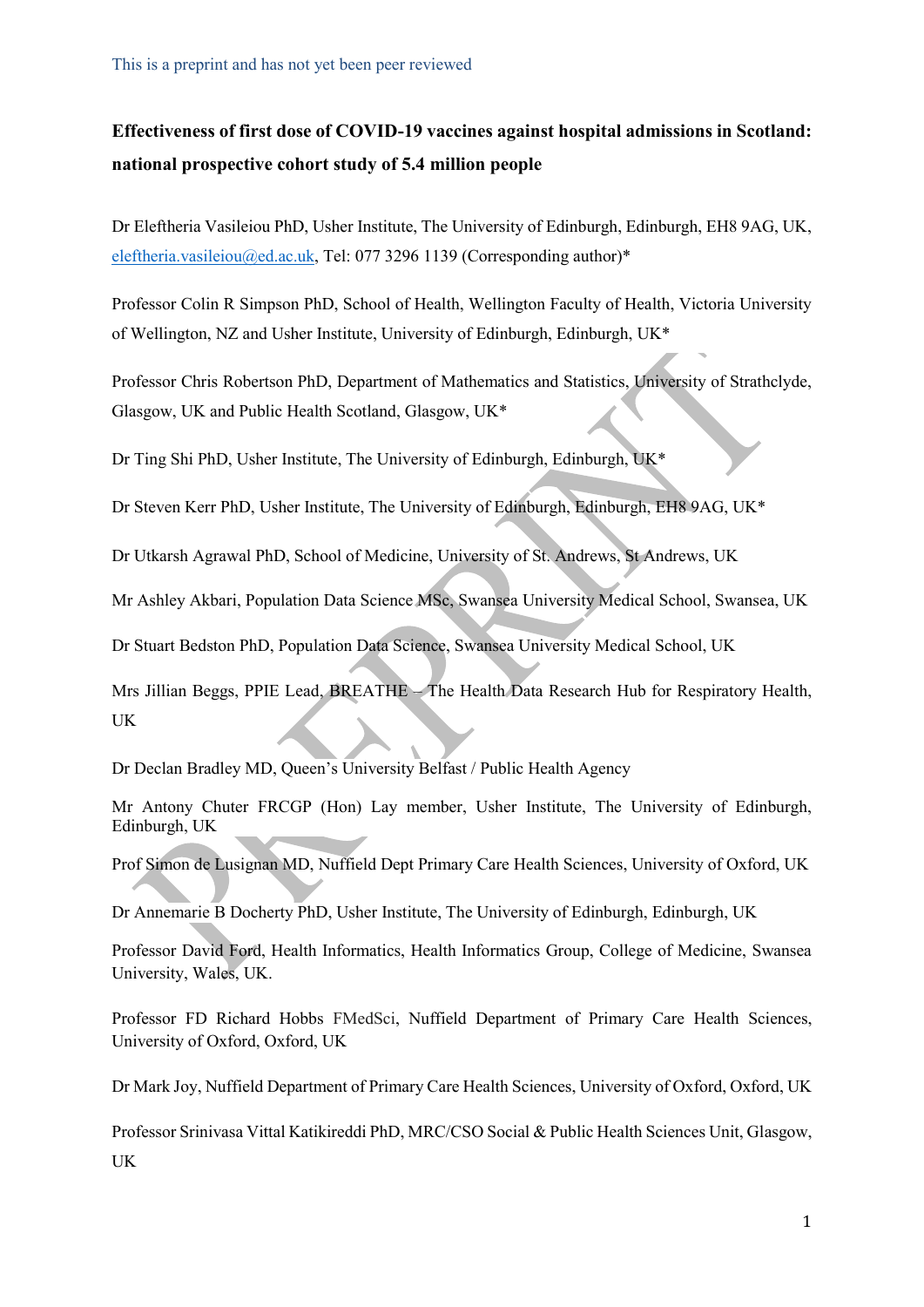Dr James Marple MD, Royal Infirmary of Edinburgh, NHS Lothian and Anaesthesia, Critical Care and Pain Medicine, The University of Edinburgh, Edinburgh, UK

Professor Colin McCowan PhD, School of Medicine, University of St Andrews, St Andrews, UK

Mr Dylan McGagh BSc, Nuffield Department of Primary Care Health Sciences, University of Oxford, Oxford, UK

Dr Jim McMenamin MBChB, Public Health Scotland, Glasgow, UK

Dr Emily Moore PhD, Public Health Scotland, Glasgow, UK

Mrs Josephine-L.K Murray FFPH, Public Health Scotland, Glasgow, UK

Dr Jiafeng Pan PhD, Department of Mathematics and Statistics, University of Strathclyde, Glasgow, UK

Professor Sir Lewis Ritchie MD, Academic Primary Care, University of Aberdeen School of Medicine and Dentistry. Aberdeen AB25 2ZD

Dr Syed Ahmar Shah PhD, Usher Institute, The University of Edinburgh, Edinburgh, UK

Dr Sarah Stock PhD, Usher Institute, The University of Edinburgh, UK

Mrs Fatemeh Torabi MSc, Population Data Science, Swansea University Medical School, UK

Dr Ruby S. M. Tsang PhD, Nuffield Department of Primary Care Health Sciences, University of Oxford, Oxford, UK

Dr Rachael Wood PhD, Consultant in Public Health Medicine (Maternal and Child Health), Clinical and Public Health Intelligence team, Public Health Scotland

Professor Mark Woolhouse PhD, Usher Institute, The University of Edinburgh, Edinburgh, EH8 9AG, UK

Professor Aziz Sheikh MD, Usher Institute, The University of Edinburgh, Edinburgh, UK

\*These authors contributed equally to this article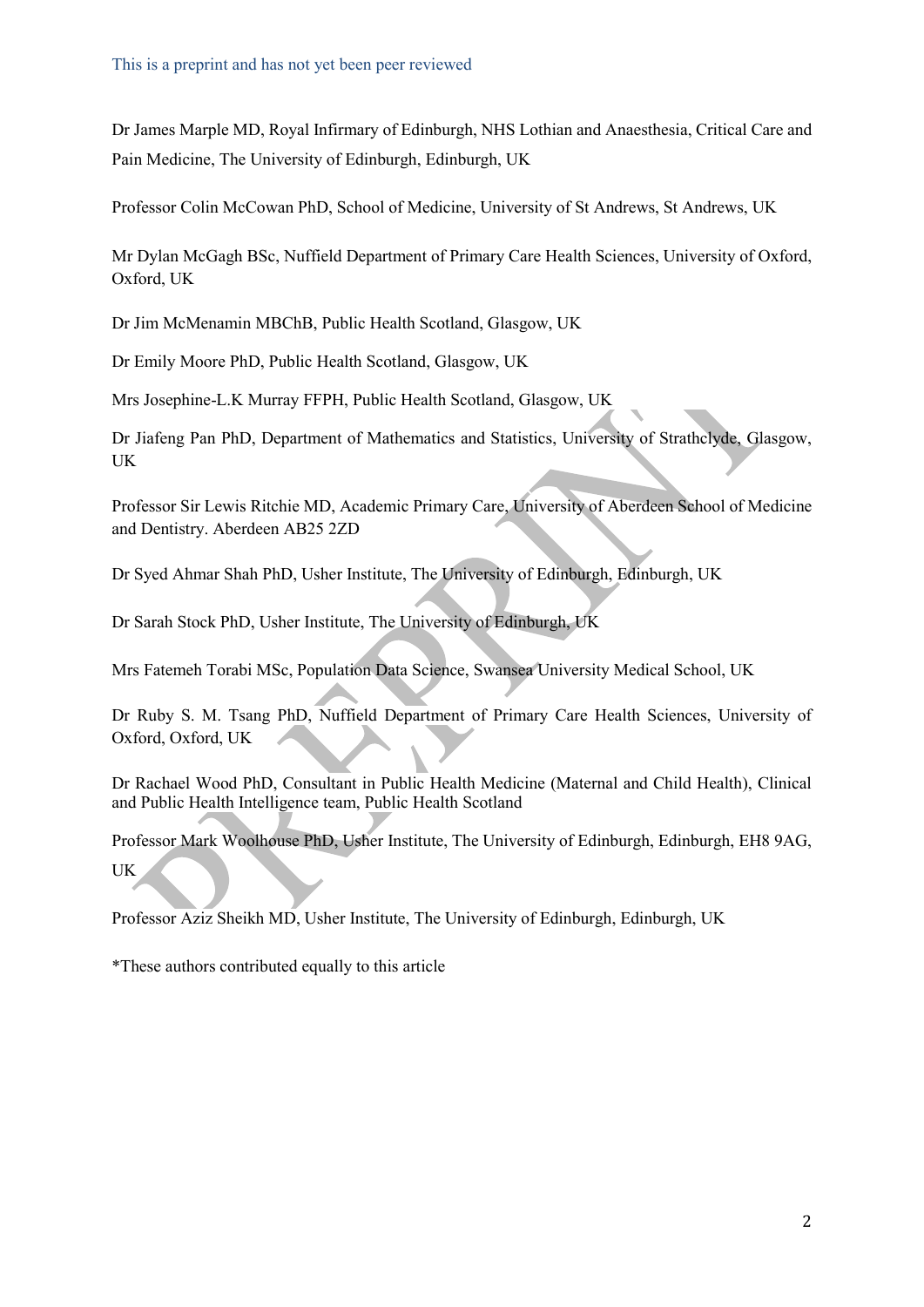## **Summary**

**Background:** The BNT162b2 mRNA (Pfizer-BioNTech) and ChAdOx1 (Oxford-AstraZeneca) COVID-19 vaccines have demonstrated high efficacy against infection in phase 3 clinical trials and are now being used in national vaccination programmes in the UK and several other countries. There is an urgent need to study the 'real-world' effects of these vaccines. The aim of our study was to estimate the effectiveness of the first dose of these COVID-19 vaccines in preventing hospital admissions.

**Methods:** We conducted a prospective cohort study using the Early Pandemic Evaluation and Enhanced Surveillance of COVID-19 (EAVE II) database comprising of linked vaccination, primary care, Real-Time Polymerase Chain Reaction (RT-PCR) testing, hospitalisation and mortality records for 5.4 million people in Scotland (covering ~99% of population). A timedependent Cox model and Poisson regression models were fitted to estimate effectiveness against COVID-19 related hospitalisation (defined as 1- Adjusted Hazard Ratio) following the first dose of vaccine.

Findings: The first dose of the BNT162b2 vaccine was associated with a vaccine effect of 85% (95% confidence interval [CI] 76 to 91) for COVID-19 related hospitalisation at 28-34 days post-vaccination. Vaccine effect at the same time interval for the ChAdOx1 vaccine was 94% (95% CI 73 to 99). Results of combined vaccine effect for prevention of COVID-19 related hospitalisation were comparable when restricting the analysis to those aged >80 years (81%; 95% CI 65 to 90 at 28-34 days post-vaccination).

**Interpretation:** A single dose of the BNT162b2 mRNA and ChAdOx1 vaccines resulted in substantial reductions in the risk of COVID-19 related hospitalisation in Scotland.

**Funding:** UK Research and Innovation (Medical Research Council); Research and Innovation Industrial Strategy Challenge Fund; Health Data Research UK.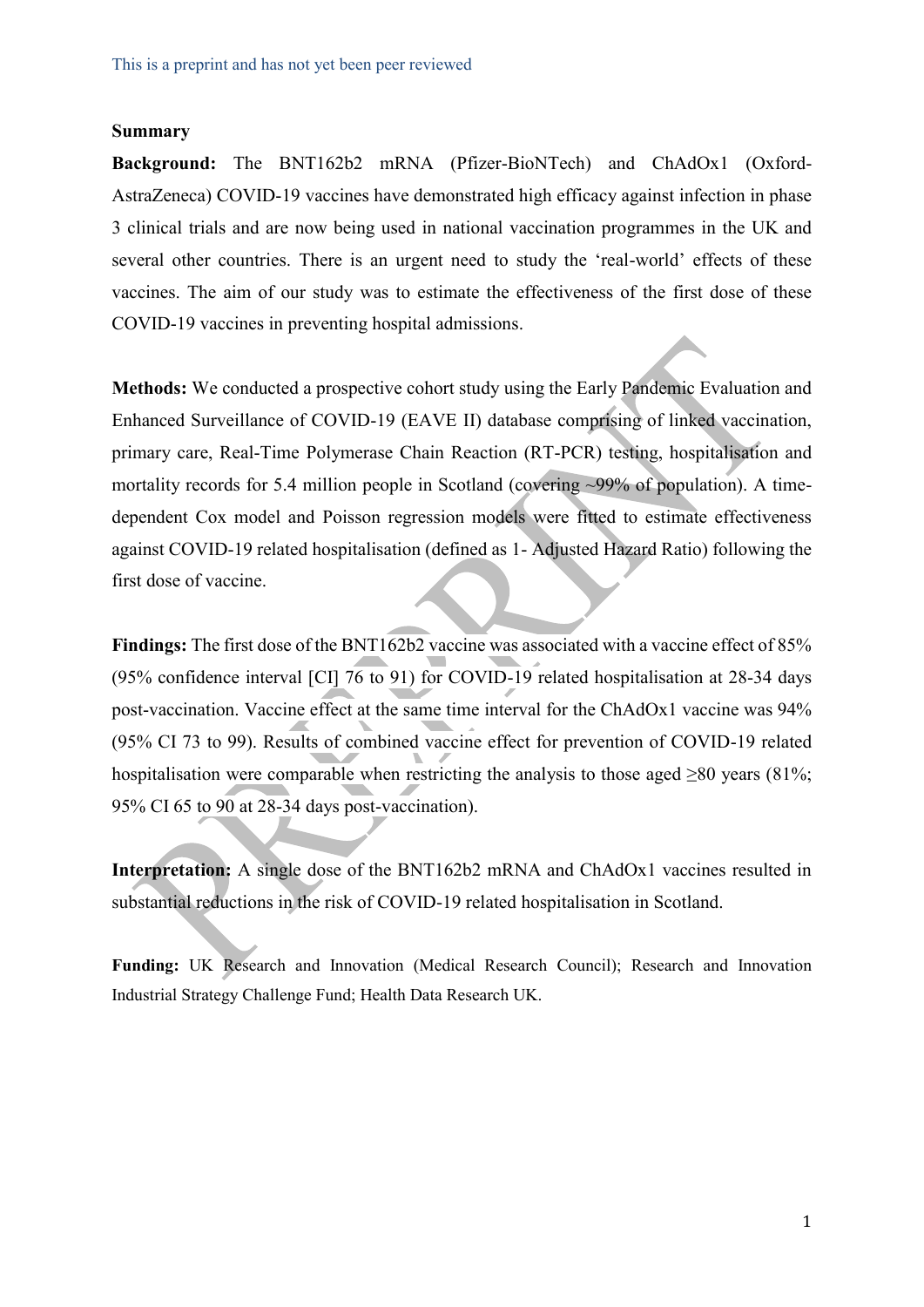## **Research in context**

## **Evidence before this study**

We searched PubMed and medRxiv for observational studies using the terms "COVID-19 vaccine effect". We found one preprint that reported a 51% relative risk reduction against SARS-CoV-2 infection 13-24 days after the first dose of the BNT162b2 mRNA (Pfizer-BioNTech) vaccine. This study used data from a state-mandated health provider in Israel covering 503,875 individuals. We also found a correspondence article that reported adjusted rate reductions for SARS-CoV-2 infections of 30% and 75%, respectively for the periods 1–14 and 15–28 days after the first dose of the BNT162b2 vaccine in a cohort of 9,109 healthcare workers in Israel's largest hospital.

### **Added value of this study**

UK policy for use of vaccines against COVID-19 involves an offer of a first dose followed by a second dose 12 weeks later. To our knowledge, this is the first study of COVID-19 vaccine effect against hospitalisation for an entire nation after a single dose of vaccine. We found that a single dose of BNT162b2 COVID-19 vaccine was associated with a vaccine effect (VE) of 85% (95% CI 76 to 91) for COVID-19 hospitalisation 28-34 days post-vaccination. A single dose of ChAdOx1 vaccine was associated with a vaccine effect 94% (95% CI 73 to 99) at 28- 34 days post-vaccination. VEs increased over time with a peak at 28-34 days post-vaccination for both vaccines. Comparable VEs were seen in those aged  $\geq 80$  years for prevention of COVID-19 hospitalisation with a high combined VE of 81% (95% CI 65 to 90) at 28-34 days post-vaccination.

### **Implications of all the available evidence**

We provide compelling evidence that the two COVID-19 vaccines currently being used in the UK vaccination programme substantially reduce the risk of COVID-19 related hospital admissions in the population who are at highest risk for severe COVID-19 outcomes.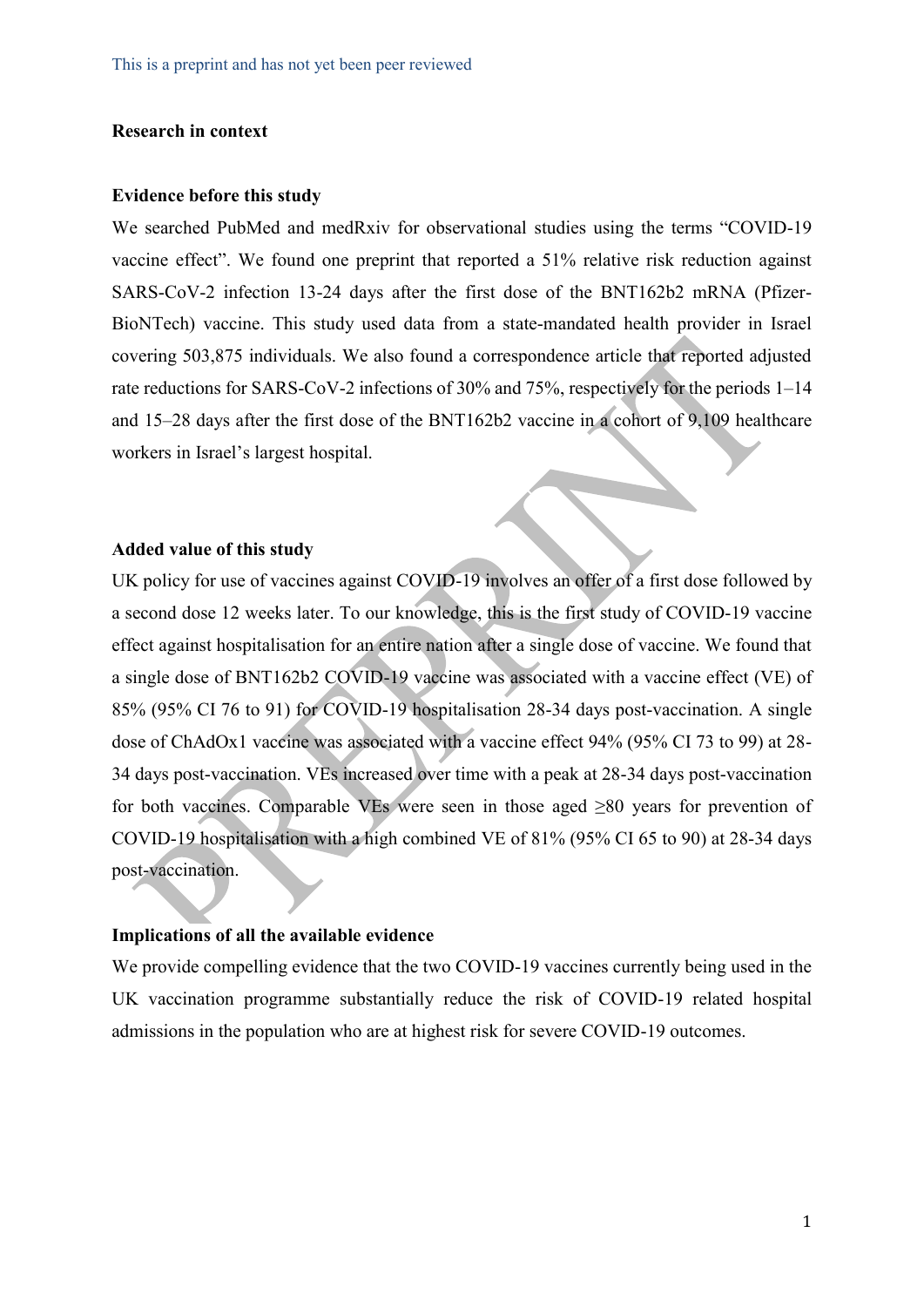## **Introduction**

In December 2019, there was an outbreak of a novel Severe Acute Respiratory Coronavirus (SARS-CoV-2) in Wuhan, China, which was later declared as a Coronavirus disease (COVID-19) pandemic by the World Health Organization (WHO).[1] As of 14 February 2021, more than 108 million cases and 2.3 million deaths have been reported in over 223 countries and territories.[1] The UK has among the highest morbidity and mortality rates worldwide. Scotland has reported more than 21,000 hospitalisations and 6,700 deaths due to COVID-19.[2]

There has been an unprecedented investment in vaccine technology, evaluation, and production in response to the pandemic. Authorisation of the first COVID-19 vaccines occurred soon after publication of the initial phase 3 safety and efficacy studies.[3] The UK was one of the first countries to license these vaccines.[2] As of 18 February 2021, first dose vaccine coverage of over 22% has been reported in Scotland with over 1.3 million vaccines administered across the Scottish population, and delivery targeting specified priority groups of those most at risk of harm (including the elderly and healthcare workers).<sup>[2,4]</sup>

Clinical trials of all three currently UK authorised vaccines (i.e., Pfizer-BioNTech, Oxford-AstraZeneca and Moderna) have reported high vaccine efficacy. For the Pfizer-BioNTech vaccine (BNT162b2 mRNA COVID-19 Vaccine), 95% efficacy was reported against laboratory confirmed COVID-19.[5] The Oxford-AstraZeneca vaccine was found to have 70% efficacy against symptomatic COVID-19 amongst seronegative participants.[6] The Moderna vaccine (mRNA-1273) was reported to have 95% efficacy against confirmed COVID-19, but it will not be administered in the UK until Spring 2021 at the earliest, and is therefore not included in this analysis.[7]

Large post-licensure epidemiological studies are needed to complement the findings of prelicensure trials and assess the effectiveness of these vaccines at the population level in 'realworld' settings.[8] The COVID-19 vaccination policy of the UK is at odds with the manufacturer guidance on timing between the first and second dose. Reflecting the need to gather evidence on this policy, we sought to assess the effectiveness of the first doses of the Pfizer-BioNTech and Oxford-AstraZeneca vaccines against COVID-19 related hospital admissions amongst adults in Scotland.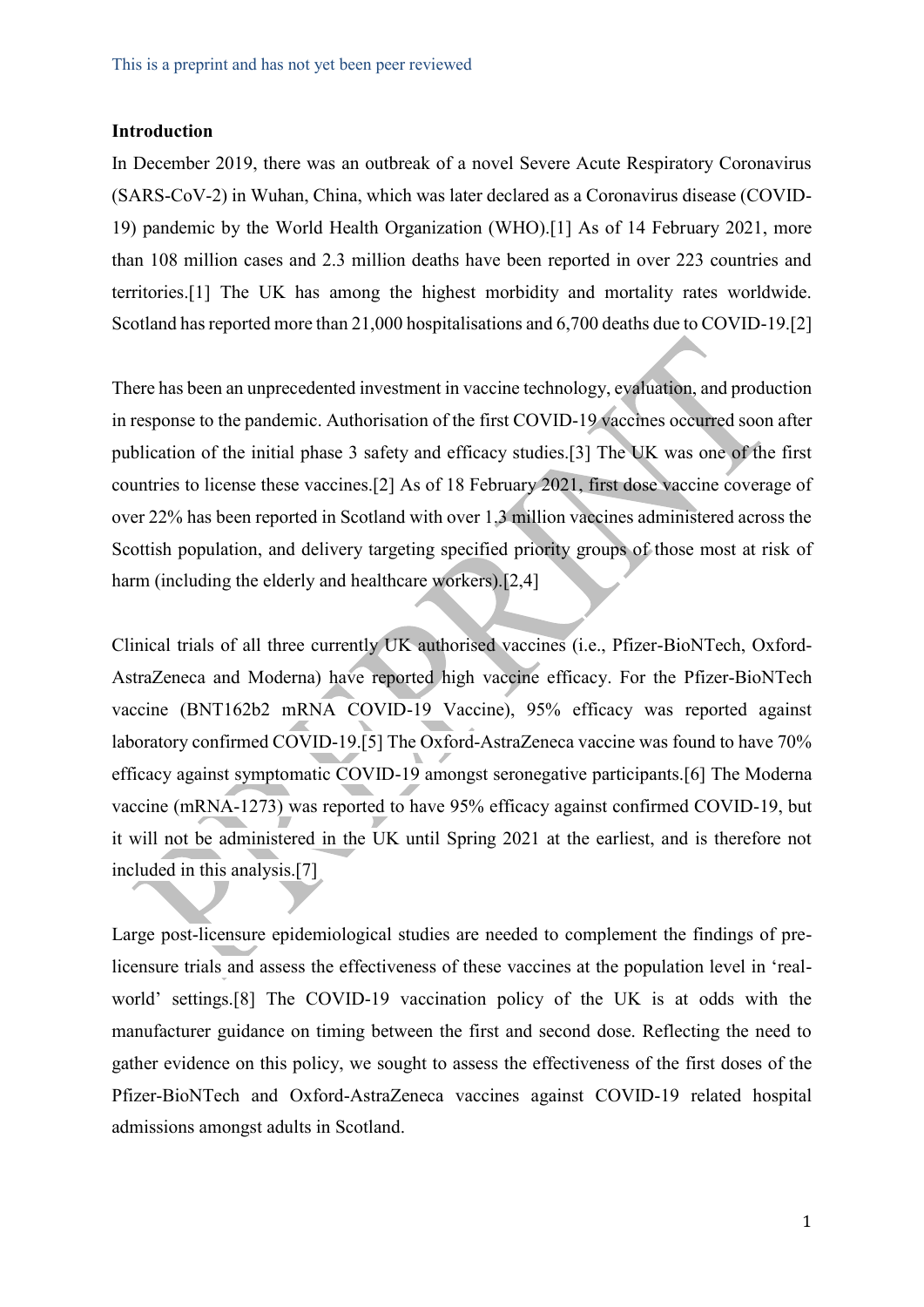## **Methods**

## **Study design and population**

We constructed an open, real-time prospective observational cohort with national level coverage in Scotland using a unique dataset consisting of linked vaccination, primary care, laboratory testing, hospitalisation, and mortality data (see Figure 1 in Supplementary Material). Data were available for 5.4 million people in Scotland.[9] Primary care data derived from 940 general practices across Scotland were linked to the laboratory data from the Electronic Communication of Surveillance in Scotland (ECOSS),[9] the hospital admission data available from the Scottish Morbidity Record (SMR) 01 database and Rapid Preliminary Inpatient Data (RAPID),[10] and mortality data available from the death registry within National Records of Scotland (NRS).[9] Vaccination data were available from general practices and the Turas Vaccination Management Tool (TVMT),[11] which is a web-based tool to capture vaccinations in the community and create real-time vaccination records. Laboratory data from ECOSS included all Real-Time Polymerase Chain Reaction (RT-PCR) test results from both NHS laboratories (Pillar 1) and Lighthouse Government laboratories (Pillar 2).[12]

#### **Exposure definition**

We studied the first doses of the BNT162b2 mRNA COVID-19 (also known as the Pfizer-BioNTech) vaccine [5] and ChAdOx1 nCoV-19 (AZD1222; also known as the Oxford-AstraZeneca) vaccine.[6] An individual was defined as exposed if they received a single dose of vaccine between 8th December 2020 and 15th February 2021, with maximum follow-up time censored at 15th February 2021 - the latest event date. Vaccinated groups were stratified by time intervals including 7-13, 14-20, 21-27, 28-34, 35-41 and  $\geq$ 42 days post-vaccination, and by the type of vaccine received. Vaccinations information was extracted from the GP records and included individuals vaccinated in community hubs and in general practice.

## **Definition of outcomes**

We assessed VE against hospital admissions with COVID-19 as the main cause of admission, or hospital admission within 28 days of a positive RT-PCR test for SARS-CoV-2 infection from 8 December 2020 to 13 February 2021. See Table 1 in Supplementary Material for ICD-10 codes used for COVID-19 illness.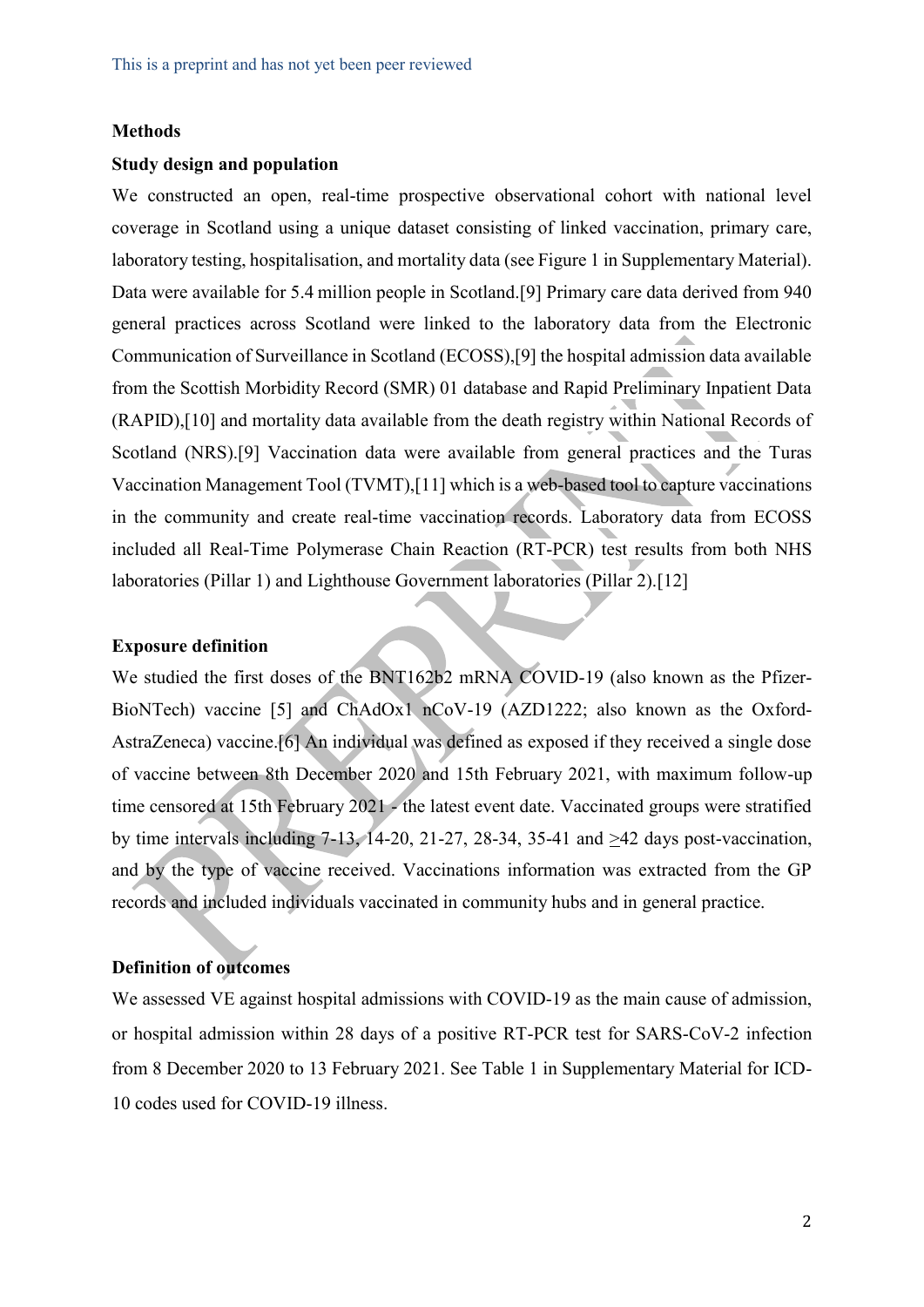### **Patient characteristics and confounders**

At the baseline of our cohort (8th December 2020), a number of population characteristics that could potentially confound the association between COVID-19 vaccination and the outcomes of interest were determined. These included age, sex, socio-economic status (SES) measured by quintiles of the Scottish Index of Multiple Deprivation (SIMD) (1 refers to most deprived and 5 refers to least deprived),[9] residential settlement measured by the urban/rural 6 fold classification (1 refers to large urban areas and 6 refers to small remote rural areas),[9] and the number and types of comorbidities commonly associated with COVID-19 illness.[9]

#### **Statistical analysis**

The primary analyses included VE estimates for vaccination status overall and for each vaccine type. The secondary analysis included VE estimates for vaccine status overall stratified by age groups (18-64, 65-79 and >80 years old).

Baseline characteristics in the vaccinated and unvaccinated groups were described using proportions and risk ratios (RRs). We assessed the effect of one dose of either vaccine against hospital admissions related to laboratory confirmed SARS-CoV-2 infection, or clinical diagnosis of COVID-19 on admission. Poisson regression adjusting for an offset representing the time at risk and time-dependent Cox models (taking into account the time at risk) were used to derive the RRs and hazard ratios (HR) and 95% confidence intervals (CIs) for the prevention of COVID-19 hospitalisation, where the HR was derived from the coefficient of vaccine status in the model.

Cox models included spline terms for age and number of RT-PCR tests prior to vaccination (a marker for healthcare workers, social care workers and care home residents who had repeated tests). Additional adjustments were made for sex, SES and underlying medical conditions atrisk of COVID-19 illness with vaccination groups representing a time-dependent covariate. Calendar time intervals by week were included as stratification variables. Poisson regression was used for the full adjustment and propensity weighting. This used age groups in 5 year intervals and adjustment for the following clinical conditions, all of which are associated with an increased risk of hospitalisation: Type 1 and type 2 diabetes, high and low blood pressure, chronic obstructive pulmonary disease (COPD), chronic kidney disease (CKD), dementia, stroke, learning disorders, fractures, neurological conditions, chronic cardiac failure, asthma,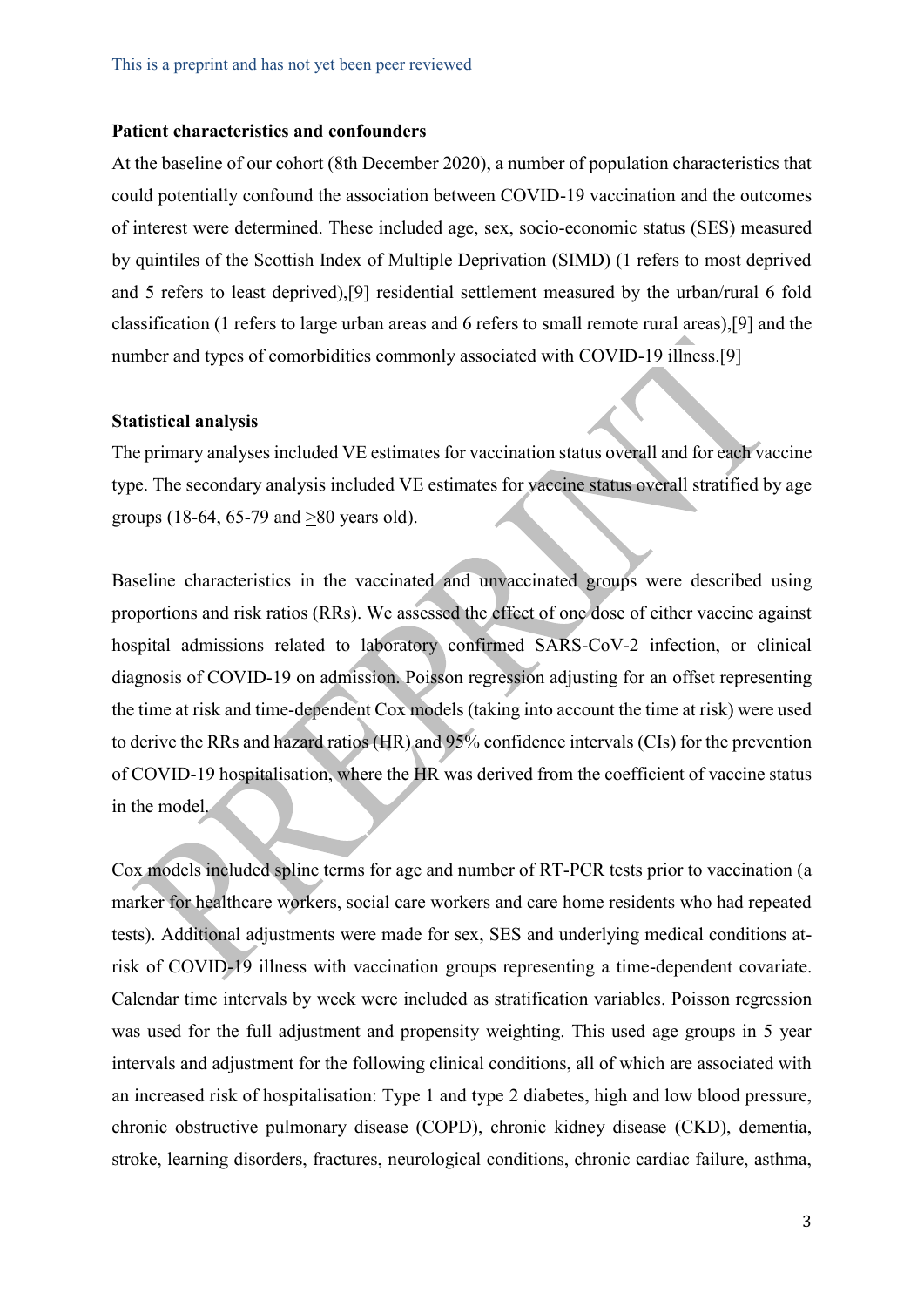epilepsy, blood cancer, liver cirrhosis, venous thromboembolism (VTE), peripheral vascular disease, atrial fibrillation, pulmonary hypertension, Parkinson's disease, rare pulmonary disorders, rheumatoid arthritis (RA) and systemic lupus erythematosus (SLE).

The analysis was repeated using Poisson regression, with age groups and test groups. The Poisson regression results are presented. The statistical model results are derived from a subset of the data by selecting those without the event for each event and performing a weighted regression. The weights reflected two aspects. First, the sample weights were used to correct for the size of the registered GP population being bigger than the population in Scotland. These weights were derived by matching the age and sex numbers in the GP data to the Scottish population data. Second, the weights reflected the sampling frequency of controls.

The models were fit to a dataset with all events and a random sample, without replacement, of 100 individuals per event with sample weights calculated to represent the sampling fraction. A combined weight was used in the statistical modelling. A propensity model for vaccination was developed using a logistic regression model including terms for age group, SES, sex, number of previous PCR tests and number of clinical risk groups. A final adjustment included using inverse propensity weighting.

Individuals who had previously tested positive (by RT-PCR) for SARS-CoV-2 infection prior to 8th December 2020 were excluded from this analysis. All statistical tests were two-tailed with a 5% significance level.

The statistical software R (Version 3.6.1) was used to carry out all statistical analysis.[13]

## **Ethics and permissions**

Approvals were obtained from the National Research Ethics Service Committee, Southeast Scotland 02 (reference number: 12/SS/0201) and Public Benefit and Privacy Panel for Health and Social Care (reference number: 1920-0279).

## **Reporting**

We produced a detailed analysis protocol prior to undertaking the analysis. We followed the Strengthening the Reporting of Observational studies in Epidemiology (STROBE) [14] and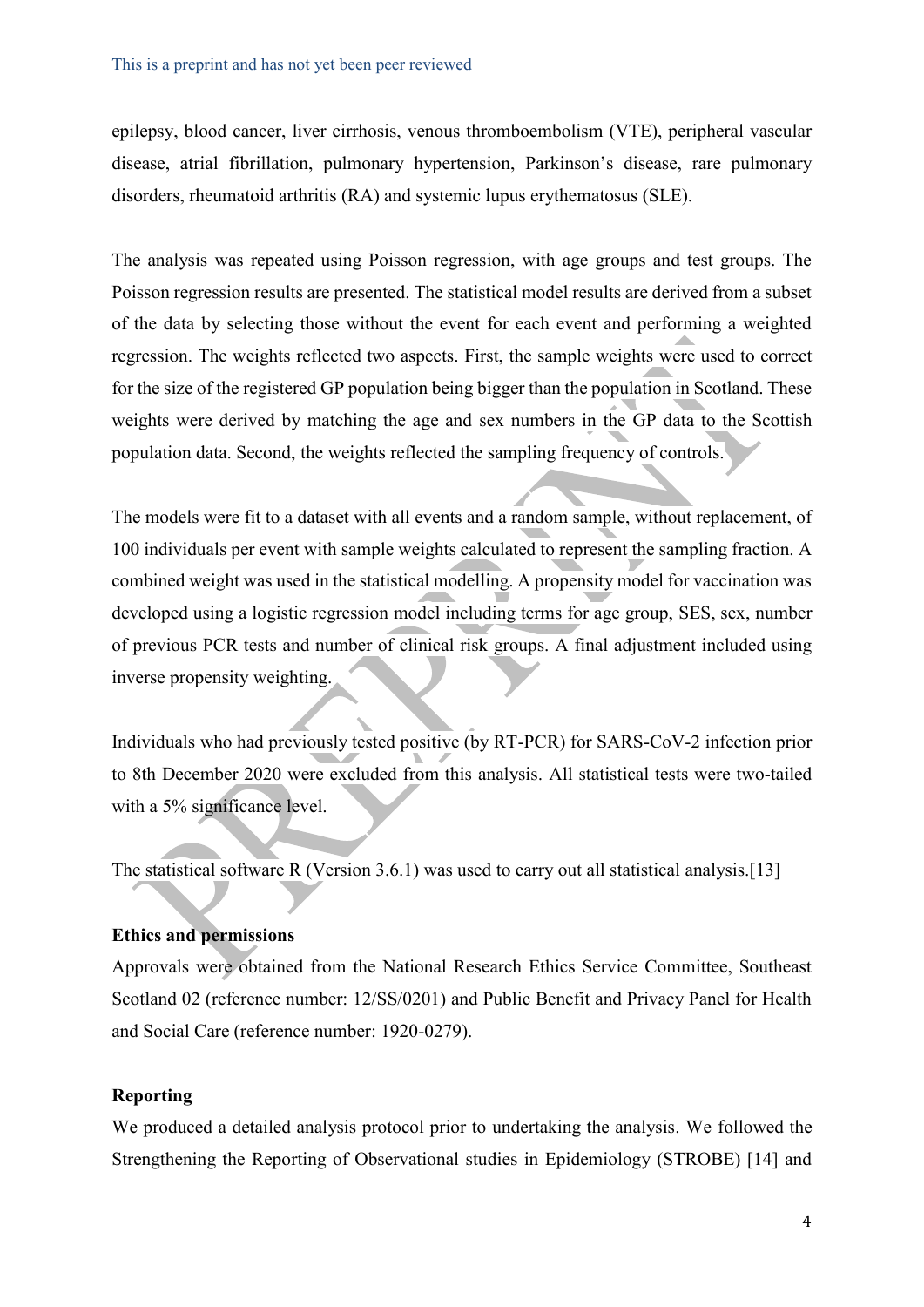Reporting of studies Conducted using Observational Routinely-collected Data (RECORD) [15] checklists to guide transparent reporting of this cohort study (see Tables 2 and 3 in Supplementary Material). We will make our analysis code available on GitHub at the time of publication.

### **Role of the funding source**

The sponsors of the study had no role in study design, data collection, data analysis, data interpretation, or the writing of this report.

#### **Results**

### **Vaccine uptake by baseline characteristics**

Between 8 December 2020 to 15 February 2021, 1,137,775 (35%) patients were vaccinated in our study. Rapid uptake of BNT162b2 mRNA and ChAdOx1 vaccines was observed over the study period (Figure 1 and Table 1), with the largest increase amongst the first priority target group aged  $\geq 80$  years. For the BNT162b2 mRNA vaccine, high uptake rate was found in patients <65 years old while for the ChAdOx1 vaccine, higher vaccine uptake was found in patients >80 years old (Figure 2). The subgroups with highest vaccine uptake for both vaccine combined were females (30.6%), the second least deprived quintile of SIMD (27.5%), those living in remote rural areas (33.2%), those with five or more comorbidities (72.2%), exsmokers (42.3%) and those with very raised blood pressure (39.1%) (Table 1).

## **Vaccine effect against hospital admissions**

During all time periods after vaccination, a statistically significant adjusted VE was found against COVID-19 related hospital admissions among those who received the first dose of either BNT162b2 or ChAdOx1 vaccines (Table 2).

We found that VEs increased over time until a peak at day 28-34 days post-vaccination for both vaccines. The highest VE against COVID-19 hospitalisation amongst those receiving the first dose of the vaccine BNT162b2 was 85%, (95% CI 76 to 91) and for ChAdOx1 it was 94% (95% CI 73 to 99) (Table 2).

Similar findings were observed in a pooled analysis for both vaccines of VE against COVID-19 hospitalisation stratified by age group (Table 3). High VEs were found amongst all age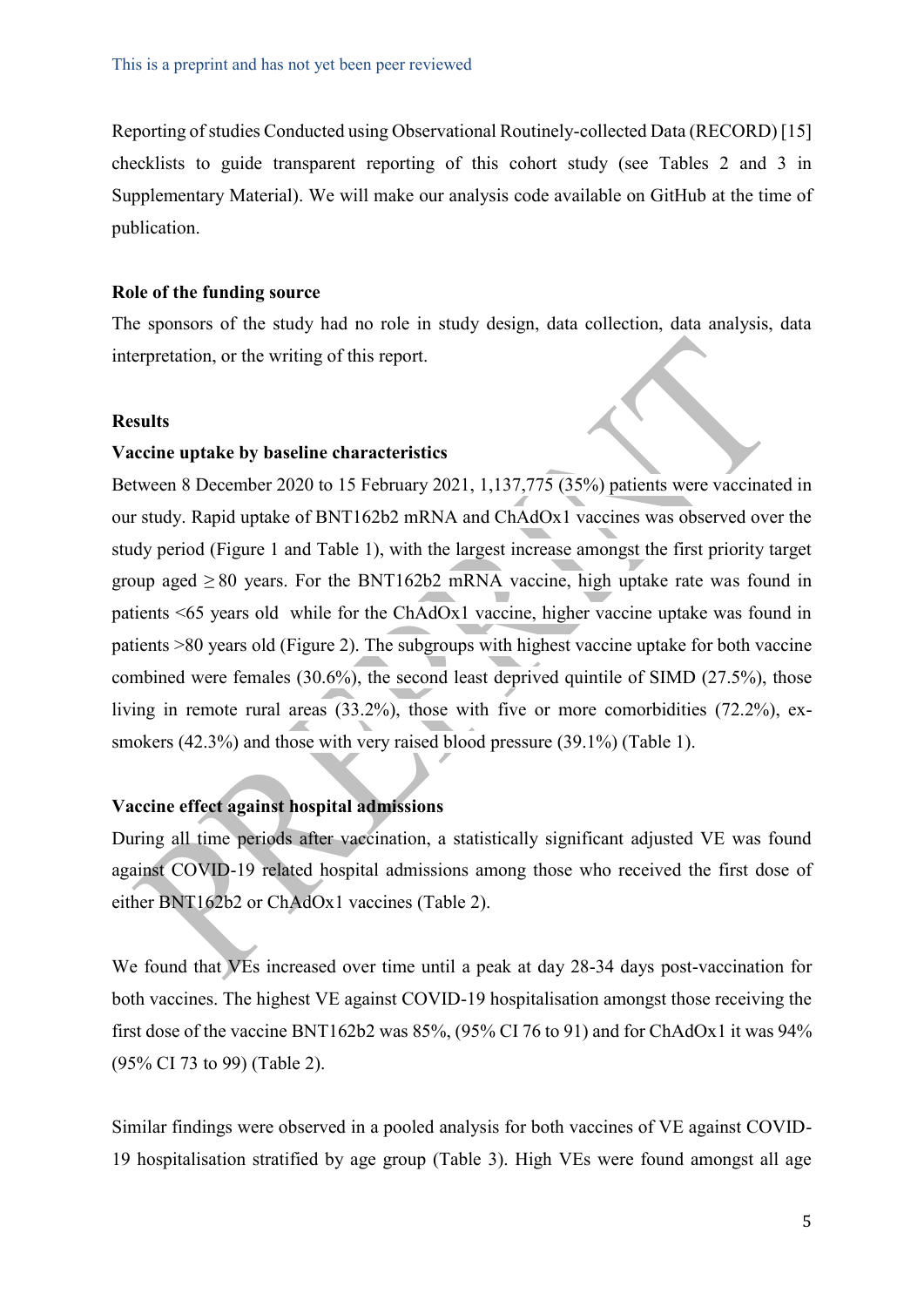groups. VE estimates for 18-64, 65-79 and ≥80 year olds were highest at 28-34 days after the first dose of vaccine (85%, 95% CI 68 to 93; 79%, 95% CI 17 to 95; 81%, 95% CI 65 to 90, respectively).

### **Discussion**

This national prospective cohort study comprising almost the entire Scottish population demonstrated that a single dose of either the BNT162b2 mRNA or ChAdOx1 vaccines was associated with substantial protection against COVID-19 hospitalisation. Peak VEs of 85% for the BNT162b2 vaccine and 94% for the ChAdOx1 vaccine were found against COVID-19 related hospitalisations. In the oldest age group ( $\geq 80$  years), based on a pooled analysis for both vaccines, we observed peak VE of 81% against COVID-19 related hospitalisations. VE tended to increase over time after the first dose for this age group, with the optimal time being >28 days.

Two studies from Israel have reported on the vaccine effect of BNT162b2 mRNA. Using data on over 500,000 individuals, an effect of 51% was demonstrated for the first dose against SARS-CoV-2 infection 13-24 days after immunisation.[16] A cohort study of 9,109 healthcare workers in Israel's largest hospital reported adjusted rate reductions for SARS-CoV-2 infections of 30% and 75% for the periods 1–14 and 15–28 days after the first dose of the BNT162b2 vaccine.[17] There have also been recent news reports of a study using a dataset consisting of 1.2 million people from the Clalit Institute in Israel finding 94% VE against symptomatic infection for those having received two doses of the Pfizer-BioNTech vaccine.[18] Complementary to these three studies, we have found high VE against COVID-19 hospitalisation for the BNT162b2 mRNA and ChAdOx1 vaccines after a single dose.

This is, to our knowledge, the first national population level study assessing the effect of currently licensed COVID-19 vaccines on a serious COVID-19 outcome. Our study has several strengths. We developed a national linked dataset and have created a platform which allowed rapid access to and analysis of data on vaccination status and medical condition status from routinely collected electronic health records (EHR) data and national databases.[9,19] This study is therefore less susceptible to recall or misclassification bias than studies of sub-samples of the population. The inclusion of large population samples increased the study power, facilitating estimation of VE in multiple age groups and time intervals after the first dose of the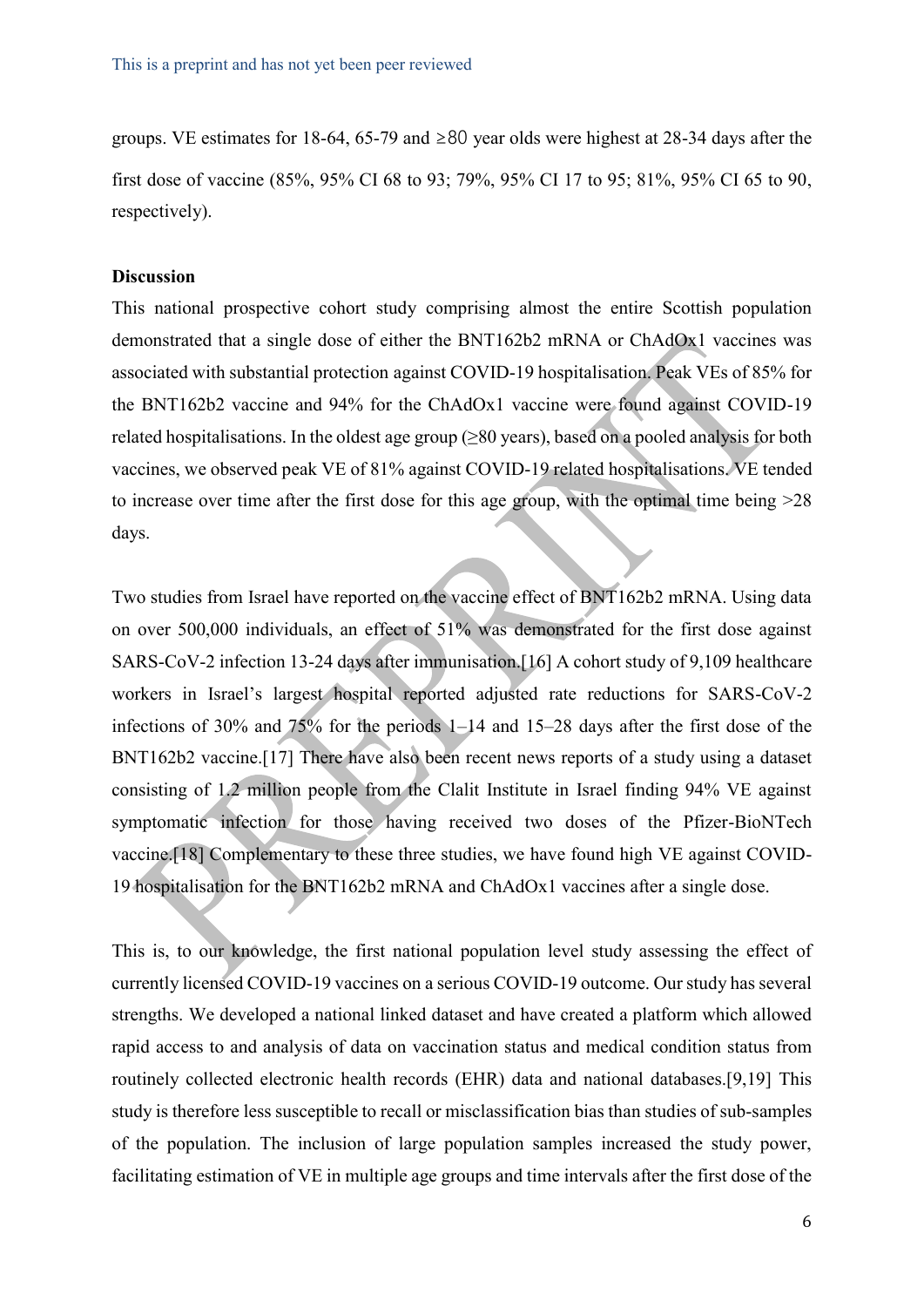vaccination. We are likely to have excellent generalisability across the UK and potentially other countries with national programmes using these same vaccines.

Our study also had several limitations. First, we estimated vaccine effects against COVID-19 related hospital admission. However, there are other outcomes of interest, including GP and accident & emergency (A&E) department consultations, ICU admission, death, rate of secondary SARS-CoV-2 infection within households as well as maternal and neonatal outcomes. We did not estimate VE against these outcomes. Second, although our VE estimates were adjusted for potential confounders, unmeasured confounders could still have influenced our estimates. In addition, the effect of confounding likely differed between age groups. Individuals aged >80 years have been universally offered vaccination, whereas only those designated as clinically extremely vulnerable or at high occupation risk have been targeted for the receipt of a vaccine amongst the 18-65 year age group.[4] Also the ChAdOx1 vaccine has predominantly been used in the elderly and was only available from 4th January 2021, giving less time for follow-up. Finally, although we have large population samples, there was an insufficient number of people who had received the second dose of the vaccines to reliably study VE after receiving a full course of vaccination. However, the VE of a single dose is of policy interest given the ongoing debate over whether to defer a second dose to allow more rapid population coverage.

Monitoring the effect of currently licensed vaccines in the general population needs to be continued in Scotland and the other UK nations, especially in high-risk subgroups such as those in care homes where more data will be needed to produce reliable VE estimates. Similarly, further monitoring to assess the effect of receiving two doses, rather than just one, is needed. Robust observational epidemiological studies should be carried out to measure the coverage of these newly introduced vaccines in relation to demographic and other population characteristics and to detect adverse events. These post-marketing observational studies will add value to the pre-licensure clinical trials as they can assess 'real-life' effects of the COVID-19 vaccines and the impact of the vaccination programme at a population level. We plan in due course to report on the effectiveness of the second dose and the effects on mortality.

In summary, we provide compelling national evidence that the first doses of the BNT162b2 mRNA and ChAdOx1 vaccines protect against COVID-19 hospitalisations in adults.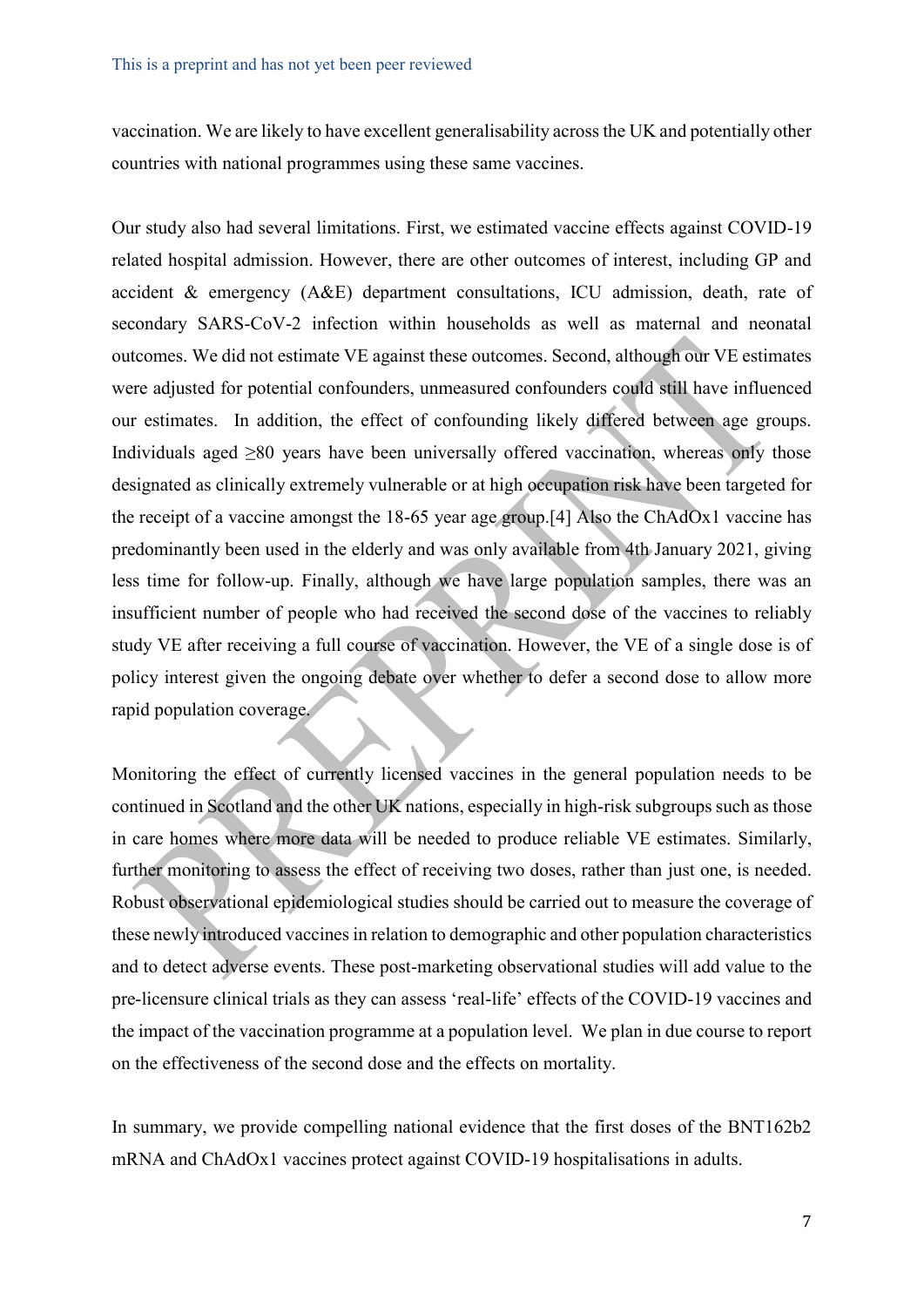**Data sharing:** A data dictionary covering the datasets used in this study can be found at [https://github.com/EAVE-II/EAVE-II-data-dictionary.](https://github.com/EAVE-II/EAVE-II-data-dictionary) All code used in this study will be made publicly available at<https://github.com/EAVE-II/Covid-VE> upon publication. The data used in this study are sensitive and will not be made publicly available.

**Contributors:** AS conceived this study, commented on the draft protocol, oversaw the analysis and edited the final manuscript. EV, CRS, TS and SK wrote the first draft of the protocol. CR cleaned and analysed the data. All authors contributed to the study design. All authors contributed to drafting the protocol and revised the manuscript for important intellectual content. All authors gave final approval of the version to be published.

**Declaration of interests:** AS is a member of the Scottish Government Chief Medical Officer's COVID-19 Advisory Group and the New and Emerging Respiratory Virus Threats (NERVTAG) Risk Stratification Subgroup. CRS declares funding from the MRC, NIHR, CSO and New Zealand Ministry for Business, Innovation and Employment and Health Research Council during the conduct of this study. SVK is co-chair of the Scottish Government's Expert Reference Group on COVID-19 and ethnicity, is a member of the Scientific Advisory Group on Emergencies (SAGE) subgroup on ethnicity and acknowledges funding from a NRS Senior Clinical Fellowship, MRC and CSO. All other authors report no conflicts of interest.

**Acknowledgments:** EAVE II is funded by the Medical Research Council (MR/R008345/1) with the support of BREATHE - The Health Data Research Hub for Respiratory Health [MC\_PC\_19004], which is funded through the UK Research and Innovation Industrial Strategy Challenge Fund and delivered through Health Data Research UK. Additional support has been provided through Public Health Scotland and Scottish Government DG Health and Social Care. FDRH acknowledges part support from the NIHR School for Primary Care Research (SPCR), the NIHR Collaboration for Leadership in Applied Health Research and Care (CLAHRC) Oxford, and the NIHR Oxford BRC. We thank Dave Kelly from Albasoft Ltd for his support with making primary care data available and James Pickett, Wendy Inglis-Humphrey, Vicky Hammersley, Maria Georgiou and Laura Gonzalez Rienda for their support with project management and administration.

#### **References**

- 1. World Health Organization. Coronavirus disease (COVID-19) pandemic. Available at: <https://www.who.int/emergencies/diseases/novel-coronavirus-2019> (accessed 14 February 2021).
- 2. UK Government. Coronavirus in the UK. Available at:<https://coronavirus.data.gov.uk/> (accessed 14 February 2021).
- 3. Ramasamy MN, Minassian AM, Ewer KJ, et al. Safety and immunogenicity of ChAdOx1 nCoV-19 vaccine administered in a prime-boost regimen in young and old adults (COV002): a single-blind, randomised, controlled, phase 2/3 trial. Lancet 2020;396(10267):P1979-1993.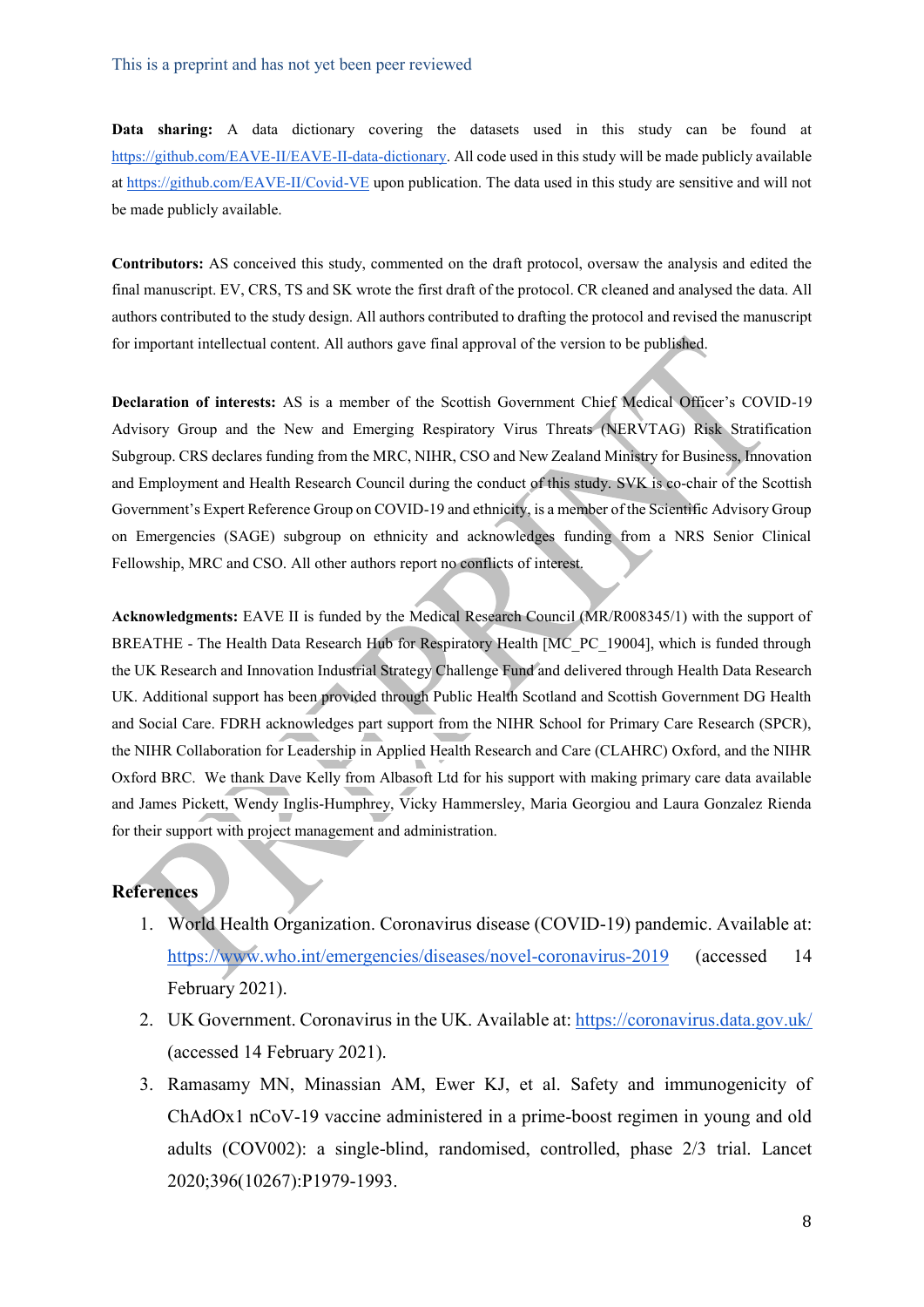- 4. UK Government. Joint Committee on Vaccination and Immunisation: advice on priority groups for COVID-19 vaccination, 30 December 2020. Available at: [https://www.gov.uk/government/publications/priority-groups-for-coronavirus-covid-](https://www.gov.uk/government/publications/priority-groups-for-coronavirus-covid-19-vaccination-advice-from-the-jcvi-30-december-2020/joint-committee-on-vaccination-and-immunisation-advice-on-priority-groups-for-covid-19-vaccination-30-december-2020)[19-vaccination-advice-from-the-jcvi-30-december-2020/joint-committee-on](https://www.gov.uk/government/publications/priority-groups-for-coronavirus-covid-19-vaccination-advice-from-the-jcvi-30-december-2020/joint-committee-on-vaccination-and-immunisation-advice-on-priority-groups-for-covid-19-vaccination-30-december-2020)[vaccination-and-immunisation-advice-on-priority-groups-for-covid-19-vaccination-](https://www.gov.uk/government/publications/priority-groups-for-coronavirus-covid-19-vaccination-advice-from-the-jcvi-30-december-2020/joint-committee-on-vaccination-and-immunisation-advice-on-priority-groups-for-covid-19-vaccination-30-december-2020)[30-december-2020](https://www.gov.uk/government/publications/priority-groups-for-coronavirus-covid-19-vaccination-advice-from-the-jcvi-30-december-2020/joint-committee-on-vaccination-and-immunisation-advice-on-priority-groups-for-covid-19-vaccination-30-december-2020) (accessed 18 February 2021).
- 5. Polack FP, Thomas SJ, Kitchin N, et al. Safety and Efficacy of the BNT162b2 mRNA Covid-19 Vaccine. New England Journal of Medicine 2020;383(27): 2603-15.
- 6. Voysey M, Clemens SAC, Madhi SA, et al. Safety and efficacy of the ChAdOx1 nCoV-19 vaccine (AZD1222) against SARS-CoV-2: an interim analysis of four randomised controlled trials in Brazil, South Africa, and the UK. The Lancet 2021; 397(10269): 99- 111.
- 7. Baden LR, El Sahly HM, Essink B, et al. Efficacy and Safety of the mRNA-1273 SARS-CoV-2 Vaccine. N Engl J Med 2021;384(5):403-416.
- 8. Lopalco PL, DeStefano F. The complementary roles of Phase 3 trials and post-licensure surveillance in the evaluation of new vaccines. Vaccine 2015;33(13):1541-1548.
- 9. Simpson CR, Robertson C, Vasileiou E, et al. Early Pandemic Evaluation and Enhanced Surveillance of COVID-19 (EAVE II): protocol for an observational study using linked Scottish national data. BMJ Open 2020;10:e039097.
- 10. National Services Scotland. National Data Catalogue. Rapid Preliminary Inpatient Data (RAPID). Available at: [https://www.ndc.scot.nhs.uk/National-](https://www.ndc.scot.nhs.uk/National-Datasets/data.asp?SubID=37)[Datasets/data.asp?SubID=37](https://www.ndc.scot.nhs.uk/National-Datasets/data.asp?SubID=37) (accessed 15 February 2021).
- 11. Turas Vaccination Management Tool. Available at: <https://learn.nes.nhs.scot/42708/turas-vaccination-management-tool> (accessed 14 February 2021).
- 12. UK Government. COVID-19 testing data: methodology note. Available at: [https://www.gov.uk/government/publications/coronavirus-covid-19-testing-data](https://www.gov.uk/government/publications/coronavirus-covid-19-testing-data-methodology/covid-19-testing-data-methodology-note)[methodology/covid-19-testing-data-methodology-note](https://www.gov.uk/government/publications/coronavirus-covid-19-testing-data-methodology/covid-19-testing-data-methodology-note) (accessed 15 February 2021).
- 13. R Core Team (2015). R: A language and environment for statistical computing. R Foundation for Statistical Computing, Vienna, Austria[.](https://www.r-project.org/) <https://www.r-project.org/>
- 14. von Elm E, Altman DG, Egger M, Pocock SJ, Gøtzsche PC, Vandenbroucke JP; STROBE Initiative. The Strengthening the Reporting of Observational Studies in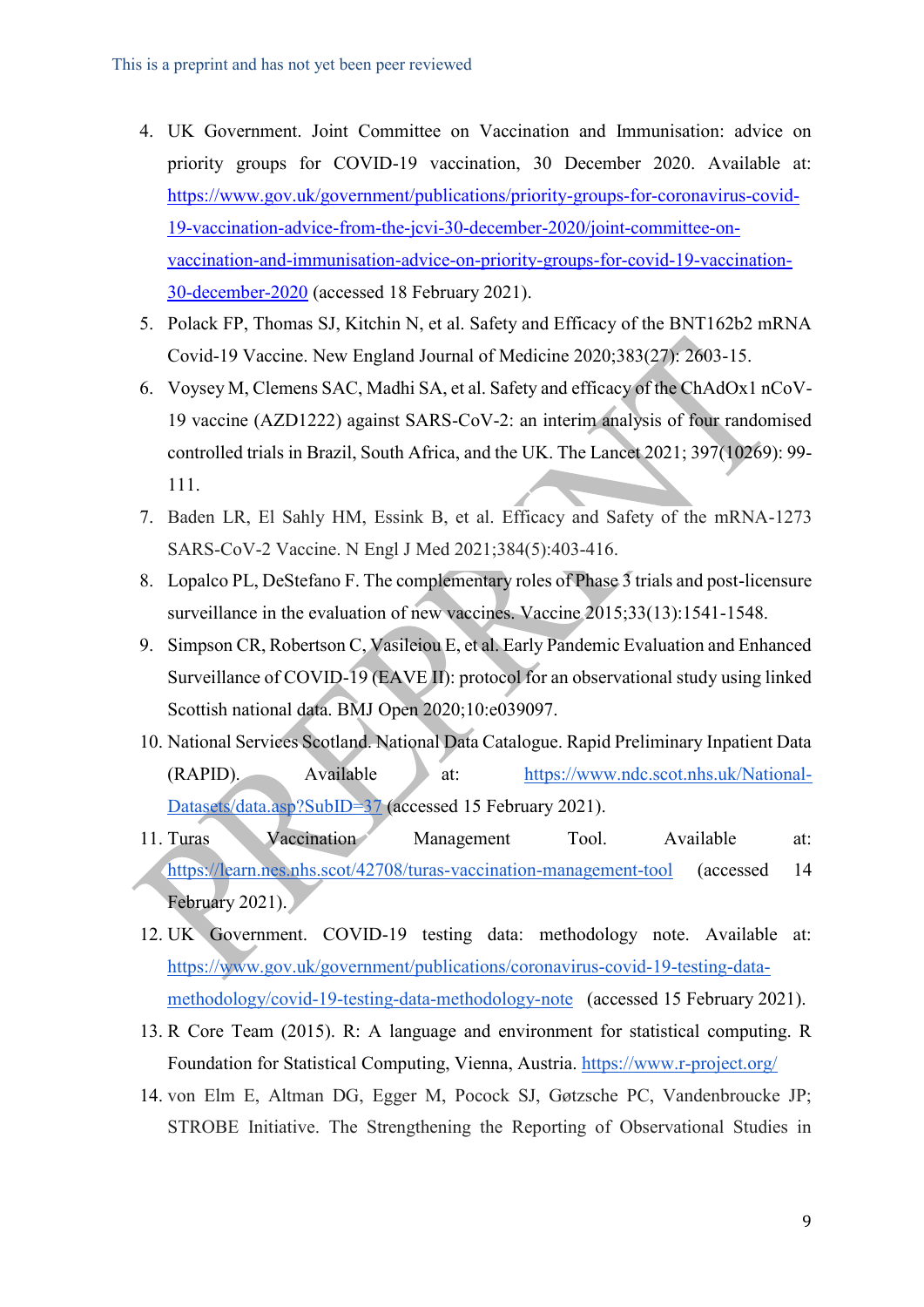Epidemiology (STROBE) statement: guidelines for reporting observational studies. Lancet. 2007 Oct 20;370(9596):1453-7.

- 15. Benchimol EI, Smeeth L, Guttmann A, Harron K, Moher D, Petersen I, Sørensen HT, von Elm E, Langan SM; RECORD Working Committee. The REporting of studies Conducted using Observational Routinely-collected health Data (RECORD) statement. PLoS Med. 2015 Oct 6;12(10):e1001885.
- 16. The effectiveness of the first dose of BNT162b2 vaccine in reducing SARS-CoV-2 infection 13-24 days after immunization: real-world evidence. Gabriel Chodick, Lilac Tene, Tal Patalon, Sivan Gazit, Amir Ben Tov, Dani Cohen, Khitam Muhsen. medRxiv 2021.01.27.21250612; doi[:](https://doi.org/10.1101/2021.01.27.21250612) <https://doi.org/10.1101/2021.01.27.21250612>
- 17. Sharon Amit, Gili Regev-Yochay, Arnon Afek, Yithsak Kreiss. Early rate reduction of SARS-CoV2 infection in BNT162b2 vaccine recipients. *Lancet correspondence* Feb 18 2021 doi[:https://doi.org/10.1016/S0140-6736\(21\)00448-7](https://doi.org/10.1016/S0140-6736(21)00448-7)
- 18. Major Israeli study finds Pfizer jab 94 percent effective in 'real world' use, Paul Nuki, The Telegraph newspaper, 14/02/21.
- 19. Simpson CR, Beever D, Challen K, *et al.* The UK's pandemic influenza research portfolio: a model for future research on emerging infections. *Lancet Infect Dis* 2019;19:e295–300.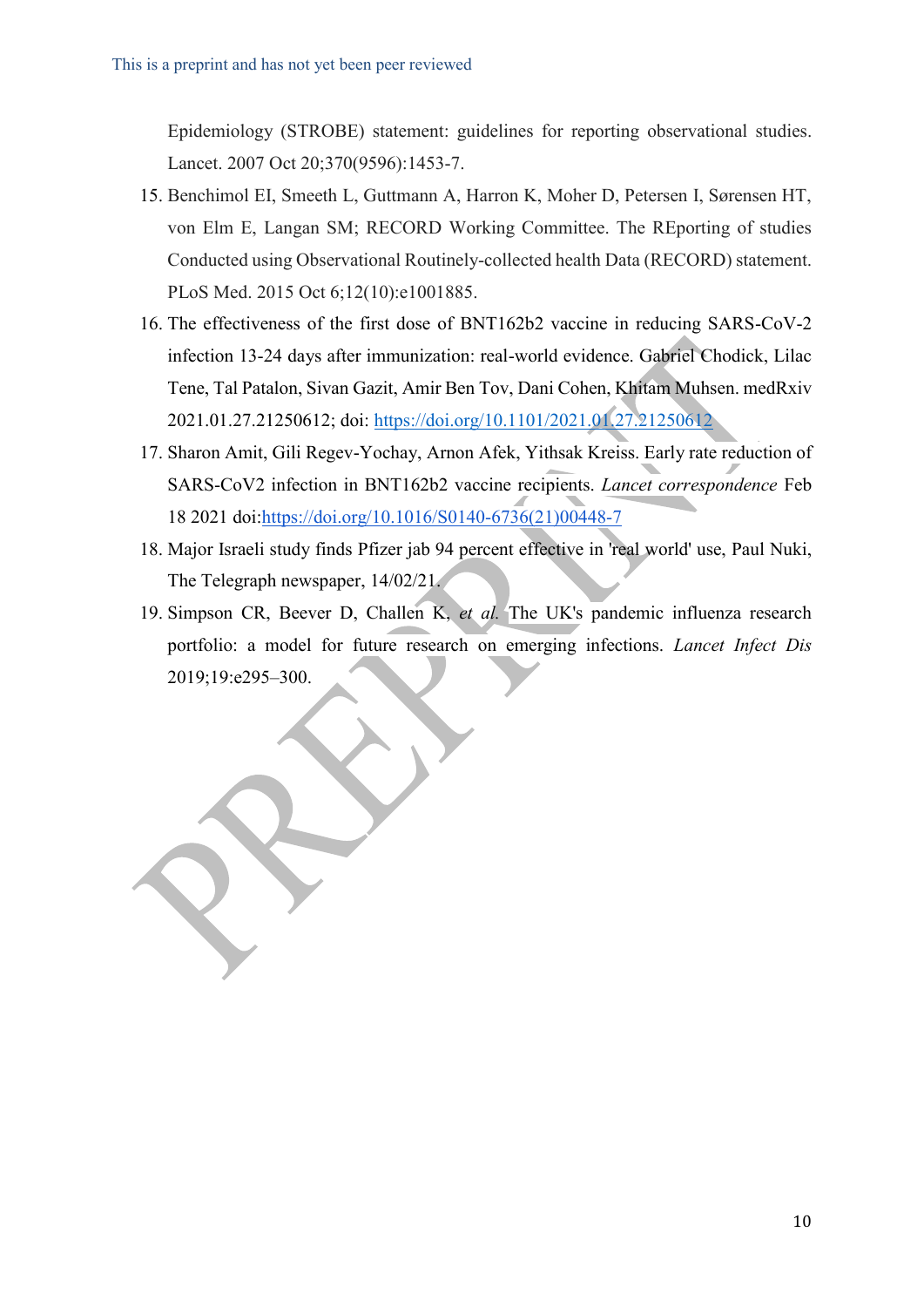



**Figure 2: Vaccine uptake by age and vaccine type (**AZ: Oxford-AstraZeneca. PB: Pfizer-BioNTech).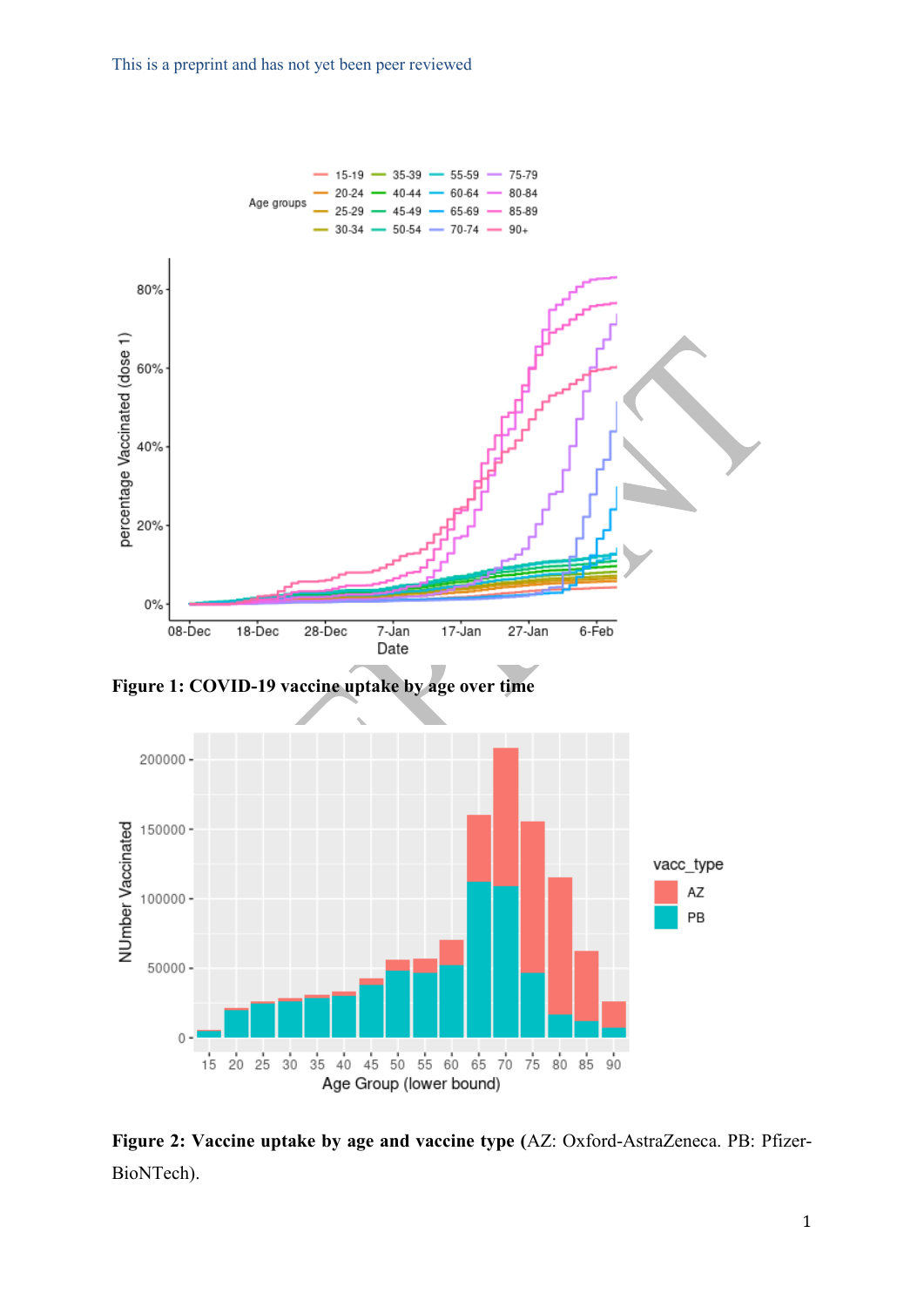| Characteristic          | Vaccinated<br>(% of total) | Unvaccinated<br>(% of total) | <b>Uptake</b><br>(% of total) | <b>Uptake RR</b><br>$(95\% \text{ CI})$ |
|-------------------------|----------------------------|------------------------------|-------------------------------|-----------------------------------------|
| Sex                     |                            |                              |                               |                                         |
| Female                  | 697,506 (61.3)             | 1,583,408 (48.4)             | 30.6                          | 1                                       |
| Male                    | 440,269 (38.7)             | 1,688,428(51.6)              | 20.7                          | 0.68                                    |
| Age group (years)       |                            |                              |                               |                                         |
| 18-64                   | 395,439 (34.8)             | 2,989,015 (91.4)             | 11.7                          | $\mathbf{1}$                            |
| 65-79                   | 535,607 (47.1)             | 223,349 (6.8)                | 70.6                          | 6.04                                    |
| >80                     | 206,729 (18.2)             | 59,473 (1.8)                 | 77.7                          | 6.65                                    |
| Socio-economic Status   |                            |                              |                               |                                         |
| $1 - Most$ deprived     | 191,510 (16.8)             | 674,542 (20.6)               | 22.1                          | 1                                       |
| $\overline{2}$          | 220,609 (19.4)             | 645,735 (19.7)               | 25.5                          | 1.15                                    |
| $\overline{\mathbf{3}}$ | 238,986 (21.0)             | 634,121 (19.4)               | 27.4                          | 1.24                                    |
| $\overline{4}$          | 240,467 (21.1)             | 635,293(19.4)                | 27.5                          | 1.24                                    |
| 5 - Least deprived      | 240,370 (21.1)             | 646,240 (19.8)               | 27.1                          | 1.23                                    |
| Unknown                 | 5,833(0.5)                 | 35,905(1.1)                  | 14.0                          | 0.63                                    |
| Urban/rural score       |                            |                              |                               |                                         |
| 1 - Large urban area    | 353,190(31.0)              | 1,237,574 (37.8)             | 22.2                          | 1                                       |
| $\sqrt{2}$              | 415,063(36.5)              | 1,137,322 (34.8)             | 26.7                          | 1.2                                     |
| $\overline{\mathbf{3}}$ | 115,015(10.1)              | 288,174 (8.8)                | 28.5                          | 1.28                                    |
| $\overline{4}$          | 66,692(5.9)                | 144,696 (4.4)                | 31.6                          | 1.42                                    |
| 5                       | 109,712 (9.6)              | 282,899 (8.6)                | 27.9                          | 1.26                                    |
| 6 - Remote rural area   | 72,270 (6.4)               | 145,699(4.5)                 | 33.2                          | 1.49                                    |
| Unknown                 | 5,833(0.5)                 | 35,910(1.1)                  | 14.0                          | 0.63                                    |
| Number of comorbidities |                            |                              |                               |                                         |
| $\boldsymbol{0}$        | 479,656 (42.2)             | 2,167,916 (66.3)             | 18.1                          | $\mathbf{1}$                            |
| $\mathbf{1}$            | 320,130 (28.1)             | 782,067 (23.9)               | 29.0                          | 1.6                                     |
| $\boldsymbol{2}$        | 174,284 (15.3)             | 223,653 (6.8)                | 43.8                          | 2.42                                    |

# **Table 1. Baseline characteristics by vaccine status (BNT162b2 and ChAdOx1nCoV-19)**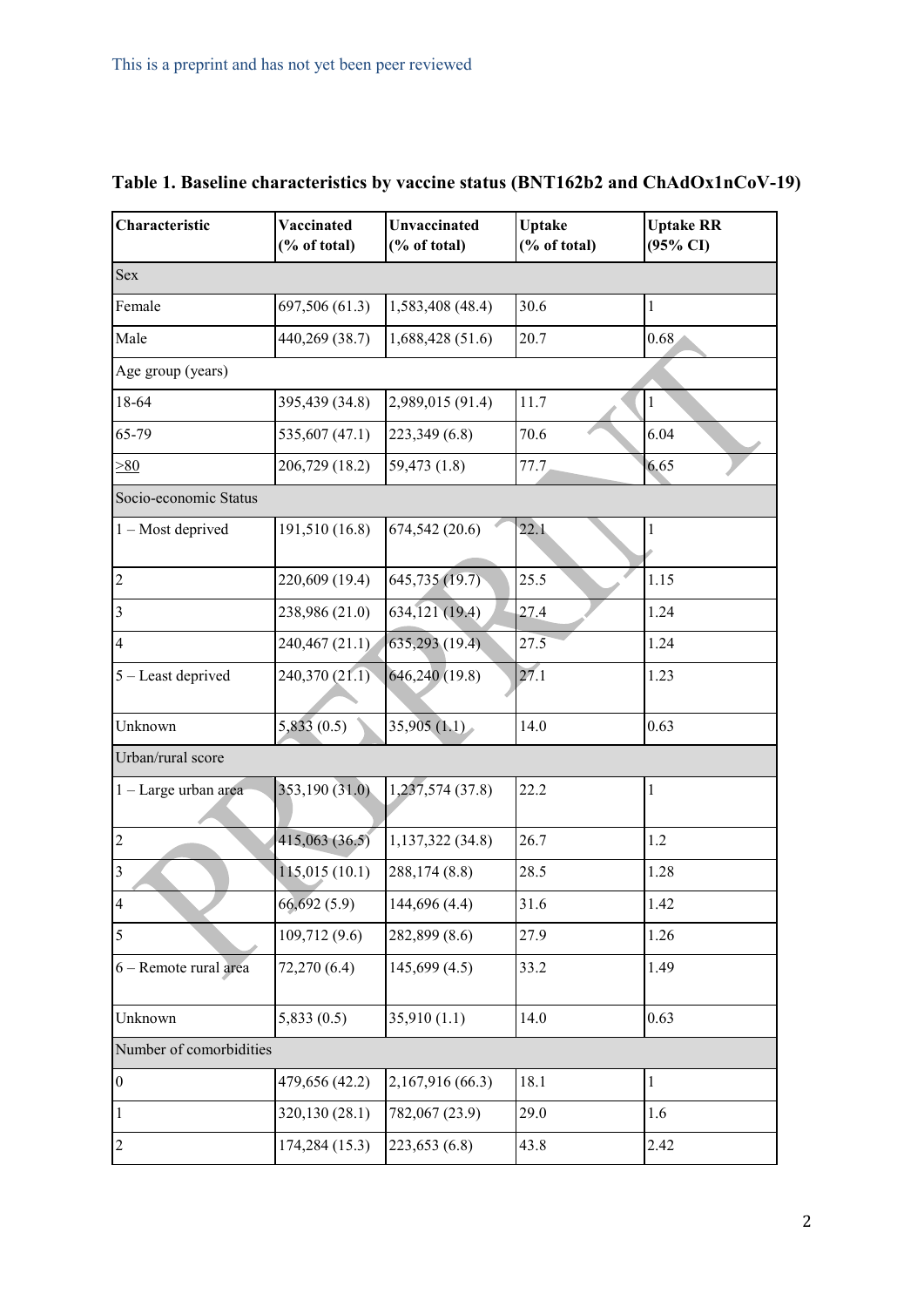# This is a preprint and has not yet been peer reviewed

| $\overline{\mathbf{3}}$                   | 88,995 (7.8)   | 64,847(2.0)      | 57.8 | 3.19 |
|-------------------------------------------|----------------|------------------|------|------|
| $\overline{4}$                            | 43,659 (3.8)   | 21,393(0.7)      | 67.1 | 3.7  |
| $\geq 5$                                  | 31,051(2.7)    | 11,960(0.4)      | 72.2 | 3.98 |
| Asthma                                    | 147,942 (13.0) | 411328 (12.6)    | 26.5 | 1.03 |
| Chronic Kidney<br>condition (Level 3)     | 121,584 (10.7) | 39,951 (1.2)     | 75.3 | 3.15 |
| Liver cirrhosis                           | 9,595(0.8)     | 13,744(0.4)      | 41.1 | 1.60 |
| Chronic neurological<br>condition         | 6,395(0.6)     | 11,719(0.4)      | 35.3 | 1.37 |
| Heart Failure                             | 32,059(2.8)    | 16,044(0.5)      | 66.6 | 2.63 |
| Diabetes (type 1)                         | 5,229(0.5)     | 16,193(0.5)      | 24.4 | 0.95 |
| Diabetes (type 2)                         | 130,674(11.5)  | 127,870 (3.9)    | 50.5 | 2.08 |
| Dementia                                  | 30,742(2.7)    | 7,069(0.2)       | 81.3 | 3.21 |
| Coronary Heart Disease                    | 128,040 (11.3) | 74,070 (2.3)     | 63.4 | 2.64 |
| <b>Smoking Status</b>                     |                |                  |      |      |
| Ex-smoker                                 | 240,969 (21.2) | 328,066 (10.0)   | 42.3 | 1.61 |
| Smoker                                    | 259,727 (22.8) | 648,129 (19.8)   | 28.6 | 1.09 |
| Non-smoker                                | 439,324 (38.6) | 1,238,432 (37.9) | 26.2 | 1    |
| Unknown                                   | 133,650 (11.7) | 697,620(21.3)    | 16.1 | 0.51 |
| Blood pressure level (systolic/diastolic) |                |                  |      |      |
| Very high<br>(>160/100mmHg)               | 32,924(2.9)    | 51,200(1.6)      | 39.1 | 1.25 |
| High<br>$(141 - 160/91 - 100)$<br>mmHg)   | 151,030(13.3)  | 247,750 (7.6)    | 37.9 | 1.21 |
| Normal<br>$(110-140/65-90$ mmHg)          | 735,389 (64.6) | 1,616,986 (49.4) | 31.3 | 1    |
| Low<br>$($ <110/65 mmHg)                  | 11,142(1.0)    | 42,537(1.3)      | 20.8 | 0.66 |
| Unknown                                   | 133,650 (11.7) | 697,620 (21.3)   | 16.1 | 0.51 |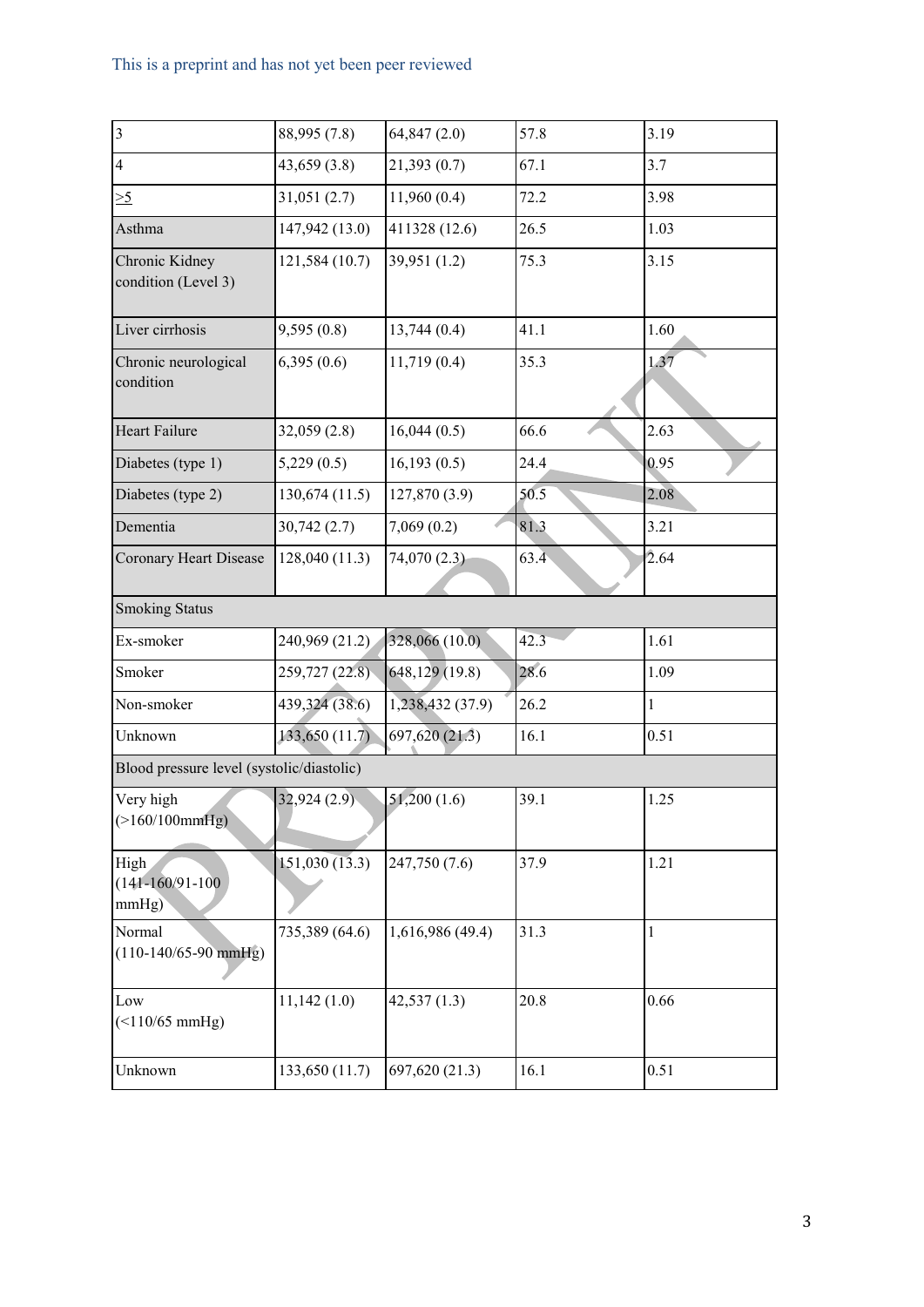## **Table 2. COVID-19 hospitalisation and days post-vaccination for both BNT162b2 and ChAdOx1nCoV-19 and by vaccine type**

| Vaccination<br>status                           | Person<br>years | <b>Number</b><br>of events | Age-adjusted<br><b>Hazard Ratios</b><br>(95% CI)* | <b>Full-adjusted</b><br><b>Hazard Ratios</b><br>(95% CI)** | <b>Full and inverse</b><br>propensity adjusted<br><b>Hazard Ratios</b><br>(95% CI)*** | Vaccine effect<br>$(95\% \text{ CI})$ |  |  |  |
|-------------------------------------------------|-----------------|----------------------------|---------------------------------------------------|------------------------------------------------------------|---------------------------------------------------------------------------------------|---------------------------------------|--|--|--|
| <b>Vaccinated overall</b>                       |                 |                            |                                                   |                                                            |                                                                                       |                                       |  |  |  |
| Unvaccinated                                    | 787518          | 7472                       | $\mathbf{1}$                                      | 1                                                          | $\mathbf{1}$                                                                          | <b>NA</b>                             |  |  |  |
| Vaccine dose 1 (7-13487)<br>$13 \text{ days}$ ) |                 | 212                        | $0.73$ (0.64 to 0.84)                             | 0.74(0.64)<br>0.86)                                        | $0.53(0.47 \text{ to } 0.61)$                                                         | 47% (39 to 53)                        |  |  |  |
| Vaccine dose 1<br>$(14-20 \text{ days})$        | 9191            | 120                        | $0.61$ (0.5 to 0.73)                              | $0.63$ $(0.52$ to<br>0.76)                                 | $0.4(0.34 \text{ to } 0.48)$                                                          | 60% (52 to 66)                        |  |  |  |
| Vaccine dose 1<br>$(21-27 \text{ days})$        | 6343            | 52                         | $0.43$ (0.33 to 0.56)                             | $0.44(0.33)$ to<br>0.58)                                   | $0.3(0.23 \text{ to } 0.38)$                                                          | 70% (62 to 77)                        |  |  |  |
| Vaccine dose 1<br>$(28-34 \text{ days})$        | 3867            | 20                         | $0.34$ (0.22 to 0.52)                             | 0.31(0.2)<br>0.48)                                         | $0.16(0.1 \text{ to } 0.26)$                                                          | 84% (74 to 90)                        |  |  |  |
| Vaccine dose 1<br>$(35-41$ days)                | 2326            | 17                         | $0.6(0.38 \text{ to } 0.97)$                      | 0.46(0.28)<br>0.76)                                        | $0.39(0.26 \text{ to } 0.58)$                                                         | 61% (42 to 74)                        |  |  |  |
| Vaccine dose 1<br>$(42 + days)$                 | 3843            | 21                         | $0.52(0.34 \text{ to } 0.81)$                     | $0.51(0.33)$ to<br>(0.79)                                  | $0.42$ (0.3 to 0.61)                                                                  | 58% (39 to 70)                        |  |  |  |
| <b>BNT162b2</b> or Pfizer-BioNTech              |                 |                            |                                                   |                                                            |                                                                                       |                                       |  |  |  |
| Unvaccinated                                    | 708129          | 6690                       | ħ,                                                | $\mathbf{1}$                                               | $\mathbf{1}$                                                                          | NA                                    |  |  |  |
| Vaccine dose 1 (7-<br>13 days)                  | 7766            | 104                        | $0.71(0.58 \text{ to } 0.86)$                     | 0.56(0.46)<br>0.68)                                        | $0.62$ (0.53 to 0.72)                                                                 | 38% (28 to 47)                        |  |  |  |
| Vaccine dose 1<br>$(14-20 \text{ days})$        | 5758            | 60                         | $0.61$ (0.47 to 0.78)                             | 0.42(0.32)<br>0.55)                                        | $0.4$ (0.32 to 0.5)                                                                   | 60% (50 to 68)                        |  |  |  |
| Vaccine dose 1<br>$(21-27 \text{ days})$        | 4688            | 34                         | $0.43(0.31 \text{ to } 0.6)$                      | 0.29(0.21)<br>0.41)                                        | $0.28$ (0.21 to 0.38)                                                                 | 72% (62 to 79)                        |  |  |  |
| Vaccine dose 1<br>$(28-34 \text{ days})$        | 3346            | 18                         | $0.33(0.21 \text{ to } 0.53)$                     | 0.22(0.14)<br>0.35)                                        | $0.15(0.09 \text{ to } 0.24)$                                                         | 85% (76 to 91)                        |  |  |  |
| Vaccine dose 1<br>$(35-41 \text{ days})$        | 2275            | 17                         | $0.46$ (0.28 to 0.73)                             | 0.29(0.18)<br>0.48)                                        | $0.32$ (0.21 to 0.47)                                                                 | 68% (53 to 79)                        |  |  |  |
| Vaccine dose 1<br>$(42 + days)$                 | 3842            | 21                         | $0.38(0.25 \text{ to } 0.58)$                     | $0.32(0.21)$ to<br>0.51)                                   | $0.36(0.25 \text{ to } 0.51)$                                                         | 64% (49 to 75)                        |  |  |  |
| ChAdOx1nCoV-19 or Oxford-AstraZeneca            |                 |                            |                                                   |                                                            |                                                                                       |                                       |  |  |  |
| Unvaccinated                                    | 700859          | 7090                       | $\mathbf{1}$                                      | 1                                                          | $\mathbf{1}$                                                                          | NA                                    |  |  |  |
| Vaccine dose 1 (7-<br>$13 \text{ days}$ )       | 5721            | 108                        | $0.49(0.41 \text{ to } 0.6)$                      | 0.51(0.42)<br>0.62)                                        | $0.3$ (0.24 to 0.37)                                                                  | 70% (63 to 76)                        |  |  |  |
| Vaccine dose 1<br>$(14-20 \text{ days})$        | 3433            | 60                         | $0.4$ (0.31 to 0.52)                              | $0.46(0.35)$ to<br>0.6)                                    | $0.26$ (0.19 to 0.34)                                                                 | 74% (66 to 81)                        |  |  |  |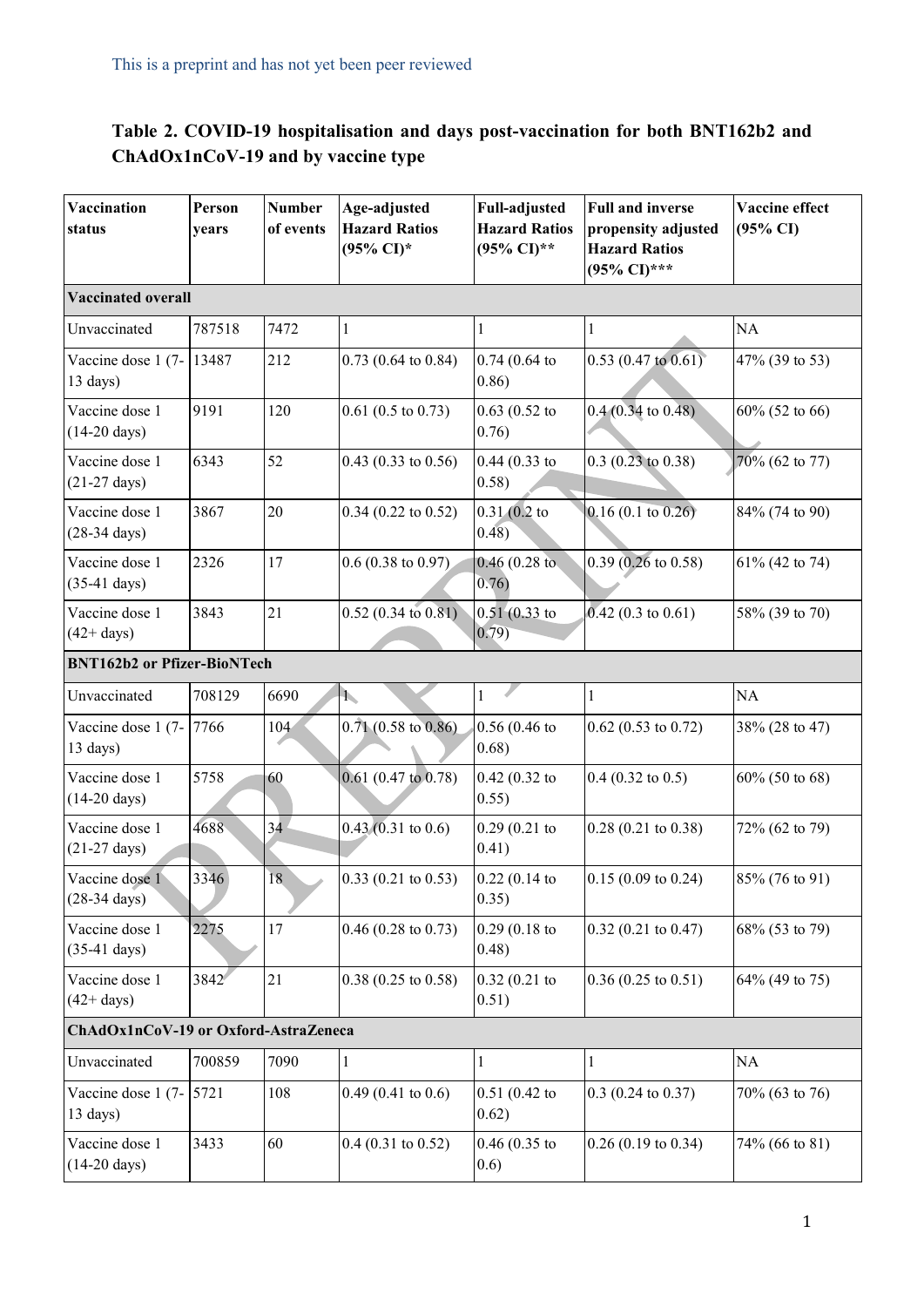| Vaccine dose 1<br>$(21-27 \text{ days})$ | 1655 | 18 | $(0.24 (0.15 \text{ to } 0.38))$ | $0.29(0.18)$ to<br>(0.47) | $0.16(0.1 \text{ to } 0.28)$    | $84\%$ (72 to 90) |
|------------------------------------------|------|----|----------------------------------|---------------------------|---------------------------------|-------------------|
| Vaccine dose 1<br>$(28-34 \text{ days})$ | 521  |    | $0.08$ (0.02 to 0.33)            | $0.1(0.03)$ to<br>(0.41)  | $(0.06(0.01 \text{ to } 0.27))$ | 94% (73 to 99)    |
| Vaccine dose 1<br>$(35-41)$ days)        | 51   |    | 0.00(0.00)                       | 0.00(0.00)                | 0.00(0.00)                      | NA                |
| Vaccine dose 1<br>$(42 + days)$          |      |    | 0.00(0.00)                       | 0.00(0.00)                | 0.00(0.00)                      | NA                |

NA=not applicable

\*Adjusted for: age

\*\*Adjusted for: time (in weeks), age, sex, SIMD, number of RT-PCR tests prior to vaccination and number of underlying medical conditions.

\*\*\*Adjusted for: time (in weeks), age, sex, SIMD, number of RT-PCR tests prior to vaccination and number of underlying medical conditions and inverse propensity of being vaccinated

Omitting individuals who had previously tested positive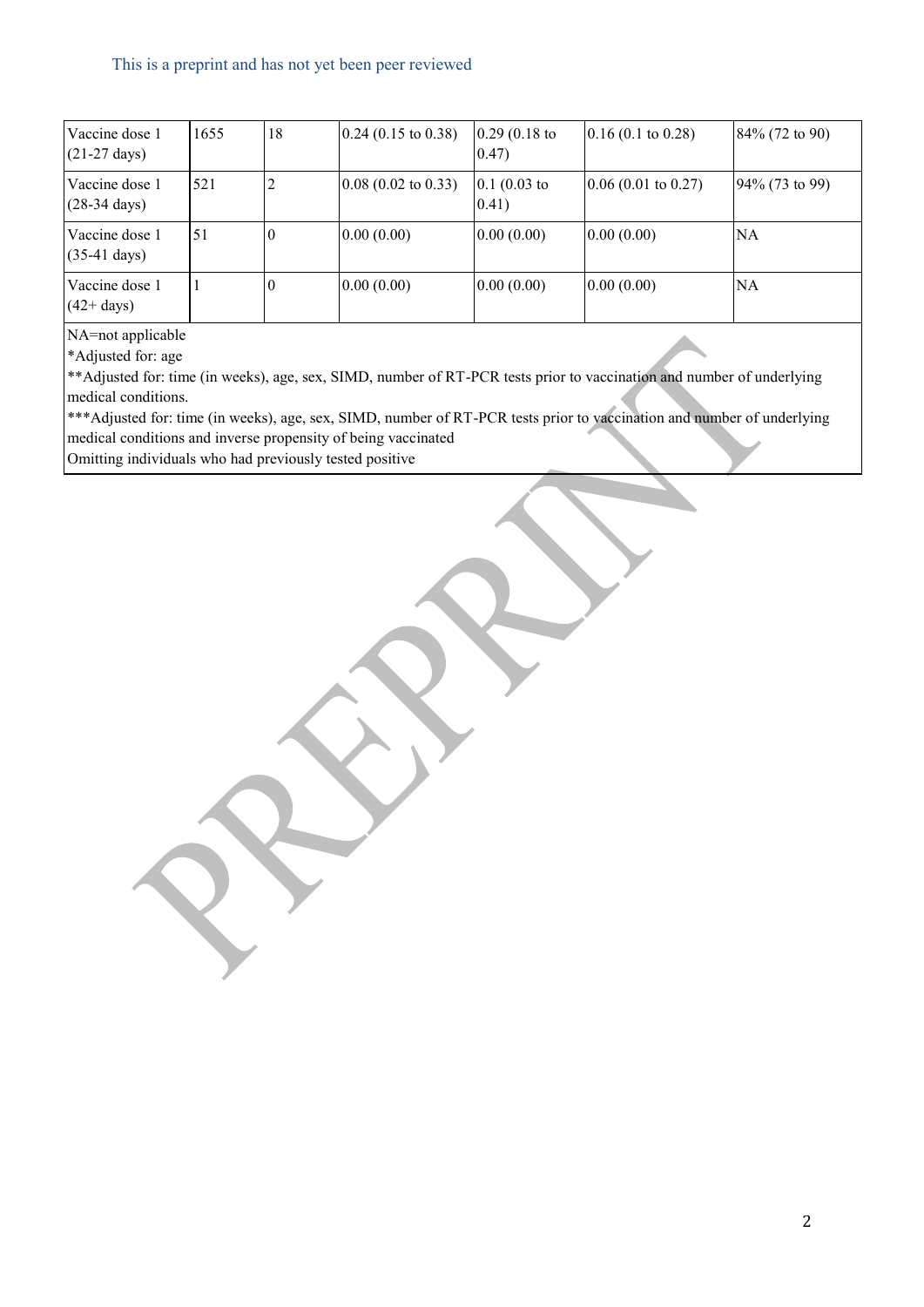|                |  | Table 3. COVID-19 hospitalisation by age group and days post-vaccination (BNT162b2 and |  |
|----------------|--|----------------------------------------------------------------------------------------|--|
| ChAdOx1nCoV-19 |  |                                                                                        |  |

| Age group   | Vaccination<br>status                       | years | <b>Person</b> Number<br>of events | Age-adjusted<br><b>Hazard Ratios</b><br>$(95\% \text{ CI})^*$ | <b>Full-adjusted</b><br><b>Hazard Ratios</b><br>(95% CI)** | <b>Full and inverse</b><br>propensity adjusted<br><b>Hazard Ratios</b><br>(95% CI)*** | Vaccine effect<br>$(95\% \text{ CI})$ |
|-------------|---------------------------------------------|-------|-----------------------------------|---------------------------------------------------------------|------------------------------------------------------------|---------------------------------------------------------------------------------------|---------------------------------------|
| 18-64 years | Unvaccinated 609892 3202                    |       |                                   | 1                                                             | 1                                                          |                                                                                       | NA                                    |
|             | Vaccine dose 5467<br>$1(7-13 \text{ days})$ |       | 46                                | 1.4 $(1.04)$<br>1.87)                                         | $1.27(0.94)$ to<br>1.71)                                   | 1.36<br>$(1.14 \text{ to } 1.63)$                                                     | $-36\%$ (-63 to -<br>14)              |
|             | Vaccine dose 4805<br>$1(14-20)$<br>days)    |       | 21                                | 0.74(0.48)<br>1.14)                                           | $0.7(0.45 \text{ to } 1.08)$                               | 0.67<br>$(0.51 \text{ to } 0.88)$                                                     | 33% (12 to 49)                        |
|             | Vaccine dose 3933<br>$1(21-27)$<br>days)    |       | 9                                 | 0.39(0.2)<br>0.74)                                            | 0.36(0.18)<br>0.71)                                        | 0.44<br>$(0.31 \text{ to } 0.64)$                                                     | 56% (36 to 69)                        |
|             | Vaccine dose<br>$1(28-34)$<br>days)         | 2824  | 3                                 | 0.18(0.06)<br>0.56)                                           | $0.17(0.05)$ to<br>0.54)                                   | 0.15<br>$(0.07 \text{ to } 0.32)$                                                     | 85% (68 to 93)                        |
|             | Vaccine dose<br>$1(35-41)$<br>days)         | 1894  | 6                                 | $0.53(0.24)$ to<br>1.19)                                      | 0.48(0.21)<br>1.11)                                        | 0.57<br>$(0.35 \text{ to } 0.93)$                                                     | 43% (7 to 65)                         |
|             | Vaccine dose 3291<br>$1(42 + days)$         |       | 8                                 | $0.41(0.21)$ to<br>0.83)                                      | $0.45(0.22)$ to<br>0.94)                                   | 0.49<br>$(0.31 \text{ to } 0.77)$                                                     | $51\%$ (23 to 69)                     |
| 65-79 years | Unvaccinated 137190 2409                    |       |                                   | $\mathbf{L}$                                                  | $\mathbf{1}$                                               | $\mathbf{1}$                                                                          | NA                                    |
|             | Vaccine dose 4230<br>$1(7-13 \text{ days})$ |       | 51                                | $0.59(0.44)$ to<br>0.77)                                      | $0.84(0.63)$ to<br>1.13)                                   | 0.38<br>$(0.28 \text{ to } 0.53)$                                                     | 62% (47 to 72)                        |
|             | Vaccine dose<br>$1(14-20)$<br>days)         | 1199  | 20                                | 0.74(0.48)<br>1.16)                                           | $0.86(0.55)$ to<br>1.35)                                   | 0.41<br>$(0.24 \text{ to } 0.68)$                                                     | 59% (32 to 76)                        |
|             | Vaccine dose<br>$1(21-27)$<br>days)         | 504   | $\overline{7}$                    | 0.65(0.31)<br>1.36)                                           | 0.56(0.26)<br>1.21)                                        | 0.29<br>$(0.12 \text{ to } 0.69)$                                                     | 71% (31 to 88)                        |
|             | Vaccine dose<br>$1(28-34)$<br>days)         | 248   | 3                                 | 0.61 (0.2 to 1.9) $\vert$ 0.44 (0.14 to                       | 1.36)                                                      | 0.21<br>$(0.05 \text{ to } 0.83)$                                                     | 79% (17 to 95)                        |
|             | Vaccine dose<br>$1(35-41)$                  | 145   | 4                                 | $1.5(0.56)$ to<br>4.01)                                       | $0.82(0.29)$ to<br>2.31)                                   | 0.44<br>$(0.14 \text{ to } 1.46)$                                                     | 56% (-46 to<br>86)                    |